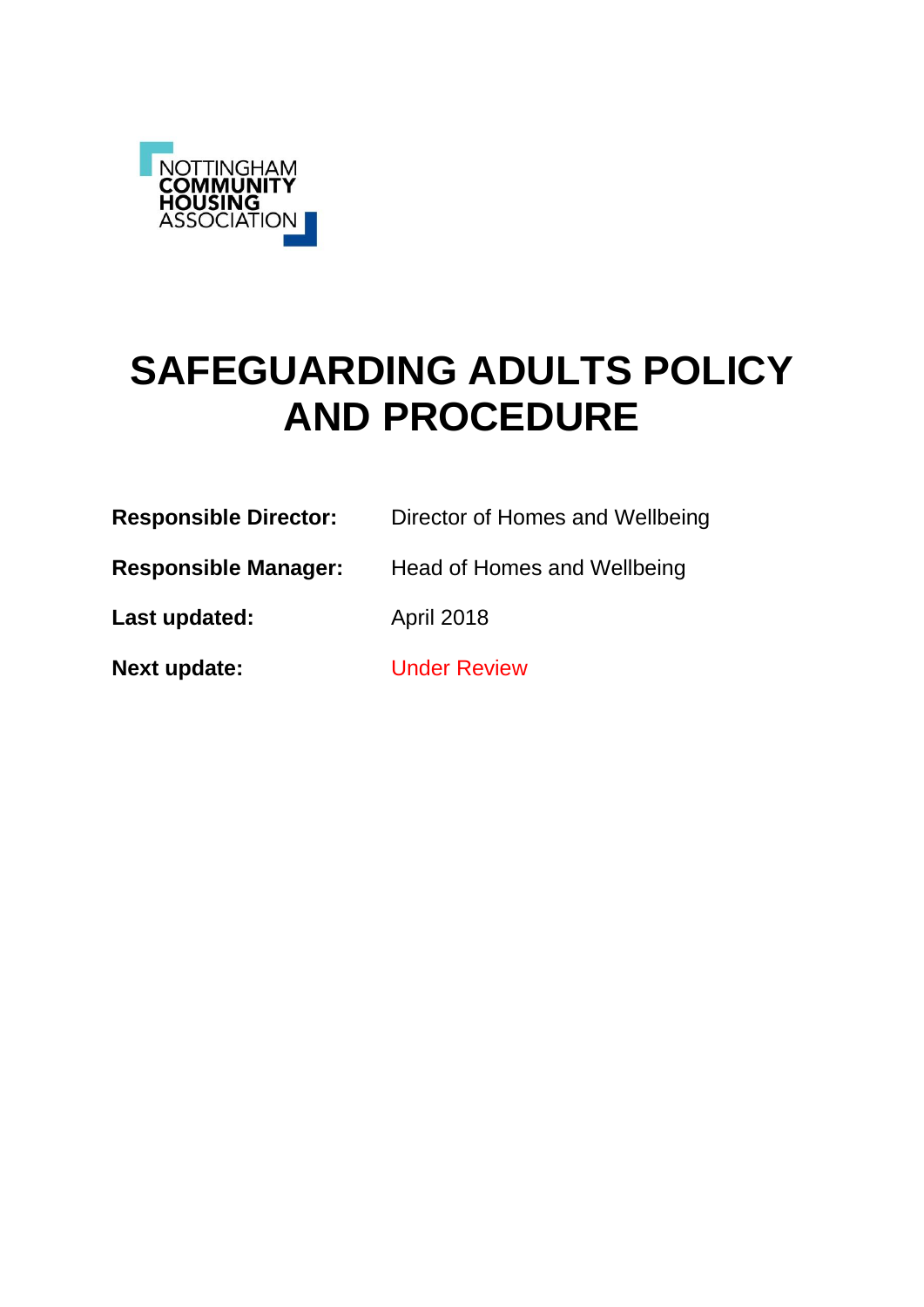### **1. Purpose**

1.1 The Management and staff within NCHA have zero tolerance to the abuse and neglect of Vulnerable Adults. NCHA are committed to investigating any suspicions and working with our partner agencies to relieve suffering and minimise or prevent abuse.

### 1.2 Policy Statement

- 1.2.1 NCHA is committed to ensuring the safety of the people who use our service. All persons have the right to live their lives free from violence and abuse. This right is underpinned by the Human Rights Act (1998) and the duty of public agencies to intervene proportionately to protect the rights of citizens.
- 1.2.2 As part of our commitment, NCHA subscribes to the procedures for Safeguarding Adults, which has been drawn up by the Local Authorities we work with.
- 1.2.3 Our procedures have been designed in line with Nottingham and Nottinghamshire's Safeguarding Procedures and with reference to the Mental Capacity Act 2005 and will be reviewed to encompass the procedures of the other Local Authorities we work with.

### **2. Risks**

- 2.1 Failure to Identify and respond to safeguard vulnerable adults will have a number of potential consequences:
	- Vulnerable customer needs not being addressed.
	- Loss of recognition as a competent member of recommended Multi Agency Group for NCHA.
	- Negative impact on Tenancy Sustainment

#### **3. References**

- Anti Social Behaviour Policy
- Domestic Violence & Abuse Policy
- Tenancy Policy
- HWCS Safeguarding Adults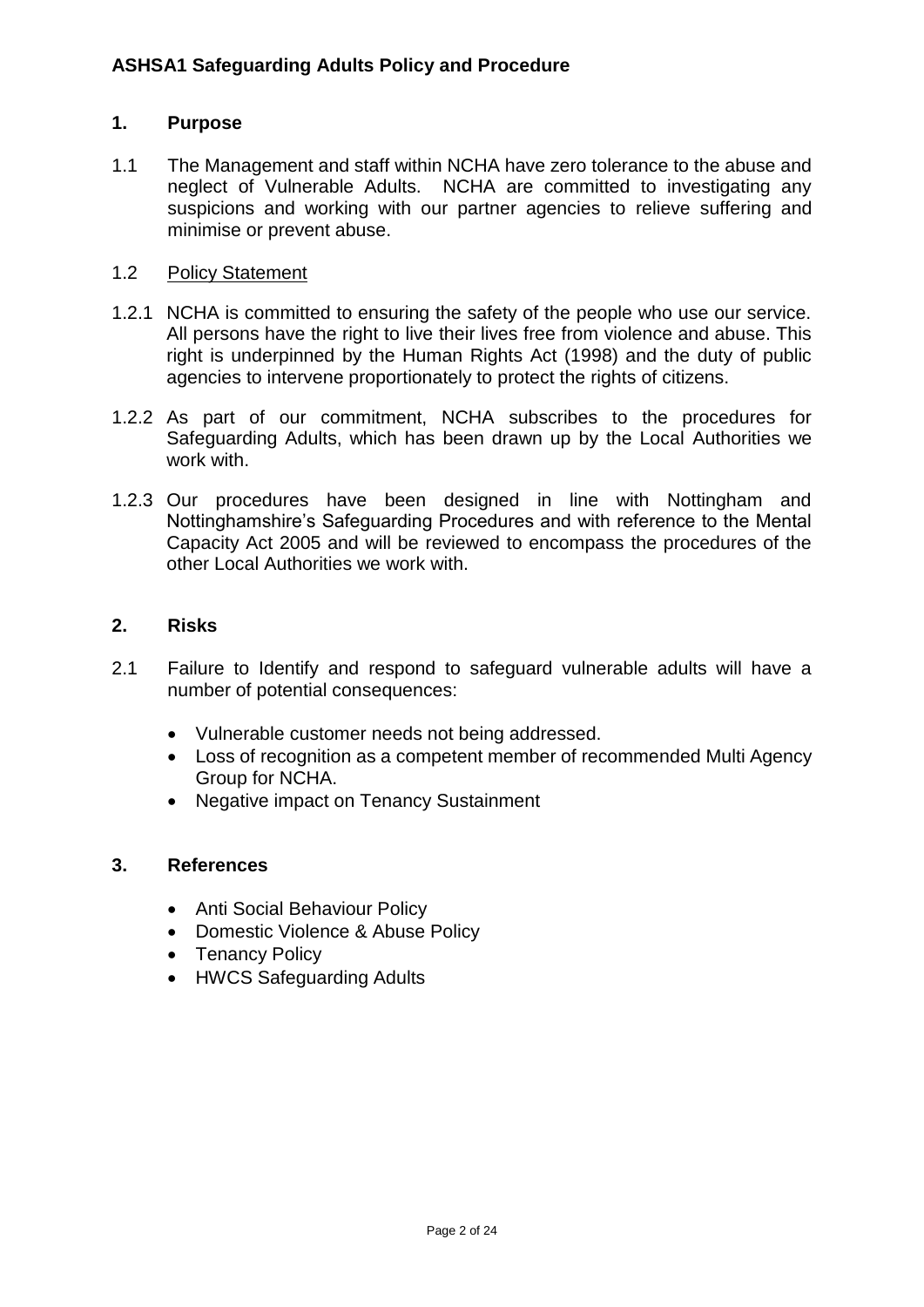### **4. Policy**

- 4.1 NCHA staff across all Departments will access training to ensure that they are able to recognise the indicators of Abuse and Neglect and respond appropriately to refer suspicions to our partner agencies using the correct terminology.
- 4.2 The Procedures related to this Policy will provide clear guidance for staff to ensure that Adult Safeguarding concerns are dealt with efficiently and NCHA comply with the Care Act 2014.
- 4.3 Within the procedure the designated NCHA Referrers i.e. Estate Officers/ASB Officers and Service Managers will be required to access contact details and communicate with the multi-agency groups we work with in each NCHA Region and Local Authority Area. See Appendix 3
- 4.4 All incidents or issues related to Adult Safeguarding will be reported using the Safeguarding Option on the Contact Management system within CAPITA.
- 4.5 All Safeguarding incidents reported on the Contact Management System will be reviewed by the Head of Affordable and Social Housing before closure.
- 4.6 Reports indicating the number of cases, the actions taken, the monitoring and feedback, and, where appropriate, the outcomes will be provided to Senior Management and Board as required.

### **5. Definitions**

- 5.1 Not all of NCHA staff will have the access or opportunity to assess indicators of abuse in the manner colleagues in the Care & Support Teams may. Therefore the following terms and definitions do not represent comprehensive explanations. NCHA will ensure that more detailed advice; guidance and training is available for NCHA staff.
- 5.2 Significant harm
- 5.2.1 Refers to 'ill treatment (including sexual abuse and forms of ill treatment that are not physical); the impairment of or an avoidable deterioration in physical or mental health; and the impairment of physical, emotional, social or behavioural development
- 5.3 Abuse & Neglect
- 5.3.1 The term adult abuse (and neglect) is subject to wide interpretation. 'No Secrets' provides the following definition as a starting point:

'*Abuse is a violation of an individual's human and civil rights by any other person or persons.'*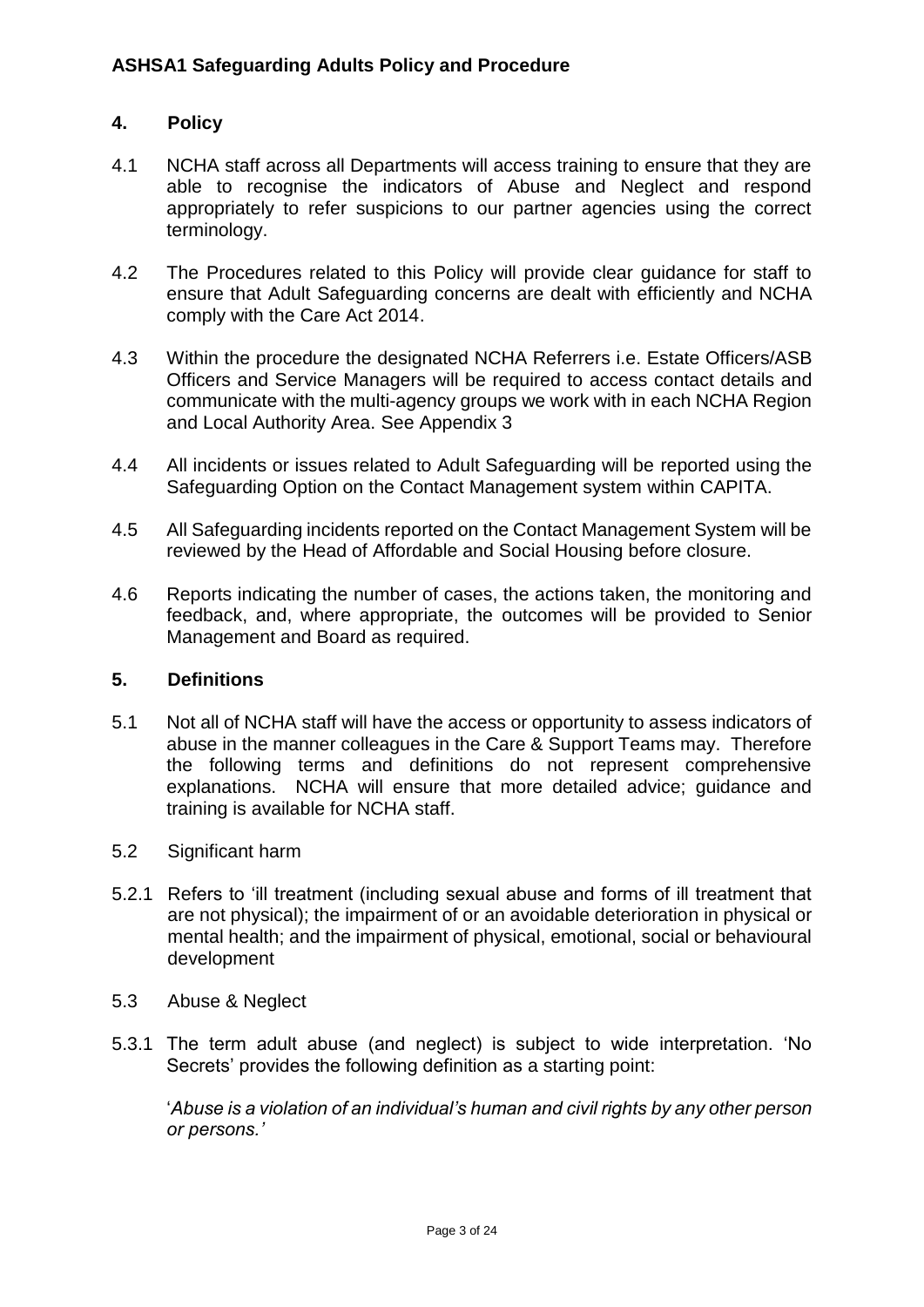### 5.4 *Adult at Risk – Vulnerable Adult*

5.4.1 The Care Act introduces the term 'adult at risk' to replace 'vulnerable adult' and these procedures and guidance will use this term. The definition provided to describe a 'vulnerable adult' in *No Secrets* (DH 2000), is:

*'A person aged 18 years or over who is or maybe in need of community care services by reason of mental or other disability, age or illness; and*

*Who is or maybe unable to take care of him or herself, or unable to protect him or herself against significant harm or exploitation'.*

- 5.5 Abuse
- 5.5.1 Can be viewed in terms of the following categories, taken from *No Secrets (DH 2000)*:
	- Physical
	- Sexual
	- Psychological
	- Financial and material
	- Discriminatory
	- Neglect and acts of omission
	- Institutional
- 5.6 Forms of abuse
- 5.6.1 The indicators below are by no means exhaustive and you should not wait until one of these factors become apparent.
- 5.6.2 **Discriminatory abuse** including racist, sexist, that based on a person's disability, culture and other forms of harassment, slurs or similar treatment may be indicated by:
	- Lack of respect shown to an individual
	- Signs of a sub-standard service offered to an individual
- 5.6.3 **Physical abuse** including hitting, slapping, and pushing, kicking, misuse of medication, restraint, or inappropriate sanctions may be indicated by:
	- Any injury not fully explained by the history given
	- Injuries inconsistent with the lifestyle of the vulnerable adult
- 5.6.4 **Sexual abuse** including rape and sexual assault or sexual acts to which the vulnerable adult has not consented, or is incapable of giving informed consent or was pressured into consenting. May be indicated by:
	- Vulnerable adult appearing withdrawn, depressed, stressed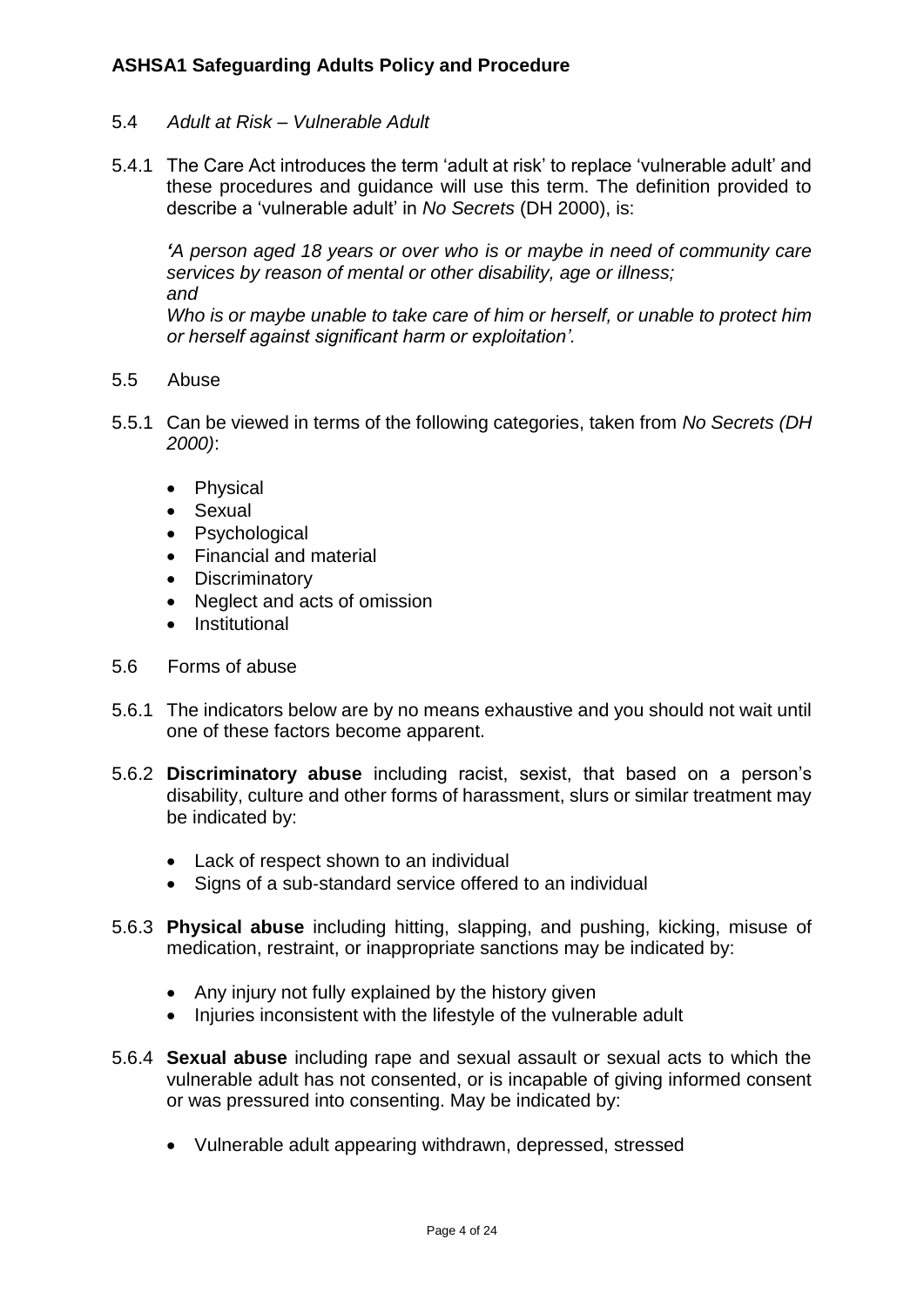- 5.6.5 **Psychological abuse** including emotional abuse, threats of harm or abandonment, deprivation of contact, humiliation, blaming, controlling, intimidation, coercion, harassment, verbal abuse, isolation or withdrawal from services or supportive networks may be indicated by:
	- Low self-esteem, deference, passivity and resignation
	- Unexplained fear, defensiveness, ambivalence
- 5.6.6 **Financial or material abuse** including theft, fraud, exploitation, pressure in connection with wills, property or inheritance or financial transactions, or the misuse or misappropriation of property, possessions or benefits may be indicated by:
	- Unexplained sudden inability to pay bills or maintain lifestyle
	- Unusual or inappropriate bank account activity
	- Withholding money
	- Recent change of deeds or title of property
	- Unusual interest shown by family or other in the person's assets
	- Person managing financial affairs is evasive or uncooperative
	- Misappropriation of benefits and / or use of the person's money by other members of the household
	- Fraud or intimidation in connection with wills property or other assets
- 5.6.7 **Neglect and acts of omission** including ignoring medical or physical care needs, failure to provide access to appropriate health, social care or educational services, and the withholding of the necessities of life, such as medication, adequate nutrition and heating may be indicated by:
	- Inadequate physical environment
	- Physical condition of person is poor
	- Untreated injuries or medical problems
	- Inconsistent or reluctant contact with health or social care agencies
- 5.6.8 **Self neglect** which covers a wide range of behaviour neglecting to care for one's personal hygiene, health or surroundings and includes behaviour such as **hoarding.**
- 5.6.9 **Organisational Abuse (formerly Institutional Abuse)** is the mistreatment of people brought about by poor or inadequate care or support or systematic poor practice that affects the whole care setting. It occurs when the individual's wishes and needs are sacrificed for the smooth running of a group, service or organisation.
- 5.6.10 **Modern Slavery** encompasses slavery, human trafficking; forced labour and domestic servitude. Traffickers and slave masters use whatever means they have at their disposal to coerce, deceive and force individuals into a life of abuse, servitude and inhumane treatment.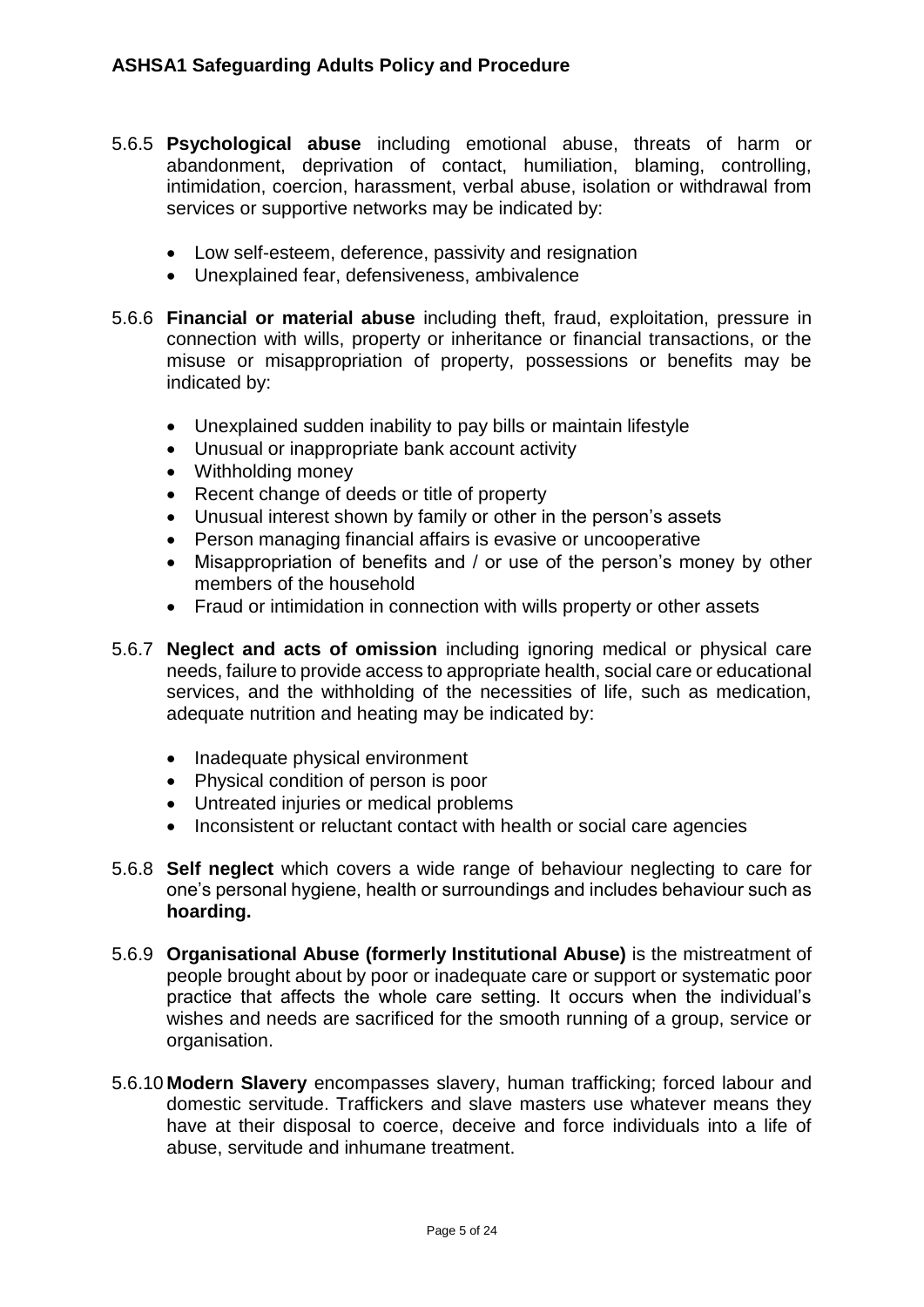- 5.6.11 **Domestic Violence** is an Incident or pattern of incidents of controlling, coercive or threatening behaviour, violence or abuse by someone who is or has been an intimate partner or family member regardless of gender or sexuality. It includes psychological, physical, sexual, financial, emotional abuse and honour based violence.
- 5.7 Potential Indicators of Abuse
- 5.7.1 Indicators are the suspicious signs and symptoms that draw attention to the fact that something is wrong. The presence of one or more of the indicators does not confirm abuse. However, a cluster of several indications may reveal a potential for abuse and a consequent need for further assessment. In reality, an abusive situation is likely to involve indicators from a number of these headings. The list of indicators is not exhaustive and needs to be used as a tool in the assessment of vulnerability and risk.
- 5.7.2 Potential Indicators of Physical Abuse:
	- Any injury not fully explained by history given
	- Injuries inconsistent with the lifestyle of the adult at risk
	- Bruises/welts on face, lips, mouth, torso, arms, back, buttocks, thighs
	- Clusters of injuries forming regular patterns or reflecting shape of article
	- Burns, especially on soles, palms or back; immersion in hot water, friction burns, rope or electric appliance burns
	- Multiple fractures
	- Lacerations or abrasions to mouth, lips, gums, eyes, external genitalia
	- Marks on body, including slap marks, finger marks
	- Injuries at different stages of healing
	- Medication misuse
- 5.7.3 Potential Indicators of Sexual Abuse:
	- Significant change in sexual behaviour or attitude
	- Pregnancy in a woman who is unable to consent to sexual intercourse
	- Wetting or soiling
	- Poor concentration
	- Adult at risk appears withdrawn, depressed, stressed
	- Unusual difficulty in walking or sitting
	- Torn, stained or bloody underclothing
	- Bruises, bleeding, pain or itching in genital area
	- Sexually transmitted diseases, urinary tract or vaginal infection, love bites
	- Bruising to thighs or upper arms
- 5.7.4 Potential Indicators of Psychological Abuse:
	- Change in appetite
	- Low self-esteem, deference, passivity and resignation
	- Unexplained fear, defensiveness, ambivalence
	- Emotional withdrawal
	- Sleep disturbances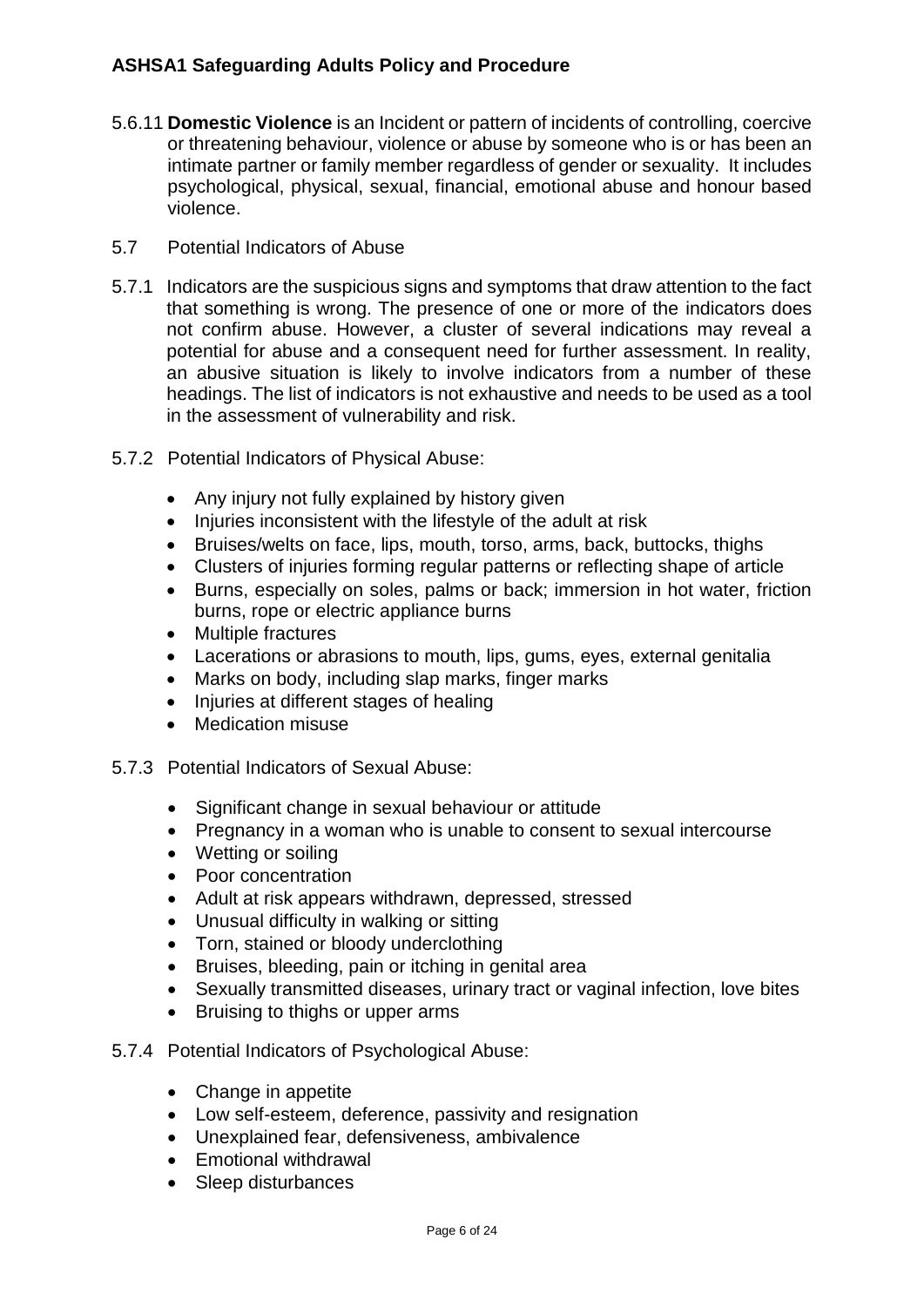- 5.7.5 Potential Indicators of Financial Abuse:
	- Unexplained sudden inability to pay bills or maintain lifestyle
	- Unusual or inappropriate bank account activity
	- Power of attorney or enduring power of attorney obtained when person is unable to comprehend and give consent
	- Withholding money
	- Recent change of deeds or title of property
	- Unusual interest shown by family or other in the person's assets especially if visits occur on pay/benefit days
	- Person managing financial affairs is evasive or uncooperative
- 5.7.6 Potential Indicators of Neglect and Acts of Omission:
	- Physical condition of person is poor e.g. bed sores, unwashed, ulcers
	- Clothing in poor condition e.g. unclean, wet, ragged
	- Inadequate physical environment
	- Inadequate diet
	- Untreated injuries or medical problems
	- Inconsistent or reluctant contact with health or social care agencies
	- Failure to engage in social interaction
	- Malnutrition
	- Inadequate heating
	- Failure to give prescribed medication
	- Poor personal hygiene
- 5.7.7 Potential Indicators of Organisational Abuse
	- Inappropriate or poor care
	- Misuse of medication
	- Restraint
	- Sensory deprivation e.g. denial of use of spectacles, hearing aid etc
	- Lack of respect shown to personal dignity
	- Lack of flexibility and choice e.g. mealtimes, bedtimes, choice of food
	- Lack of privacy
	- Lack of adequate procedures e.g. for medication, for financial management
	- Controlling relationships between staff and service users
	- Poor professional practice
- 5.7.8 Potential Indicators of Discriminatory Abuse
	- Lack of respect shown to an individual
	- Signs of a sub-standard service offered to an individual
	- Repeated exclusion from rights afforded to citizens such as health, education, employment, criminal justice and civic status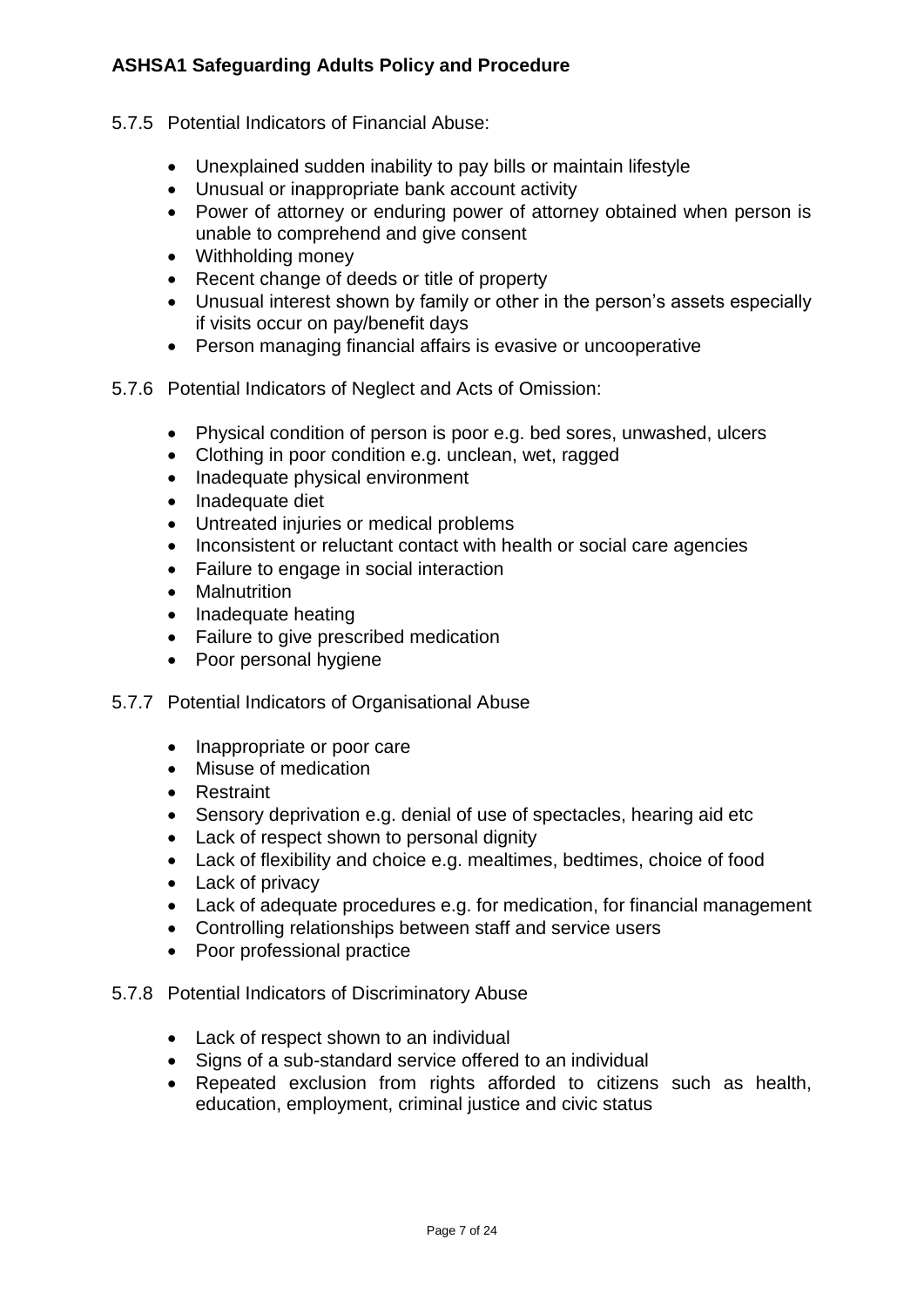- 5.7.9 Potential Indicators of Modern Slavery
	- Show signs of consistent abuse or have untreated health issues
	- Have no identification documents in their personal possession, and little or no finances of their own
	- Be unwilling to talk without a more 'senior', controlling person around who may act as their translator
	- Sleep in a cramped, unhygienic room in a building that they are unable to freely leave
	- Be unable to leave their place of work to find different employment, and fear that bad things may happen if they do
	- Be charged for accommodation or transport by their employers as a condition of their employment, at an unrealistic and inflated cost which is deducted from their wages
- 5.7.10 Potential Indicators of Self-Neglect
	- Hoarding, neglect of personal hygiene and surroundings
- 5.7.11 Potential Indicators of Domestic Violence
	- Physical injuries
	- Depression
	- Withdrawn
	- Fearful

### **6. Timescales - Duty to Report**

- 6.1 All staff have a duty to raise a concern and report suspicions or disclosures of abuse including those given without consent, if there is a wider public interest. Failure to do so is a failure of NCHA duty of care.
- 6.2 A concern may be raised in a number of ways:
	- by the vulnerable adult
	- by another tenant, carer, family member, friend, member of public or visitor
	- by something you have directly observed
- 6.2 Responding to safeguarding concerns of any nature should be done in a timely manner. Below are agreed timescales which you should aim to follow:
	- **Raising a concern – immediately if an emergency or within the same working day.** Any concerns you witness or are told about should be passed on immediately to a manager, 'referrer' or the relevant local authority or within the same working day (this should be within 4 working hours) where relevant and in line with these procedures.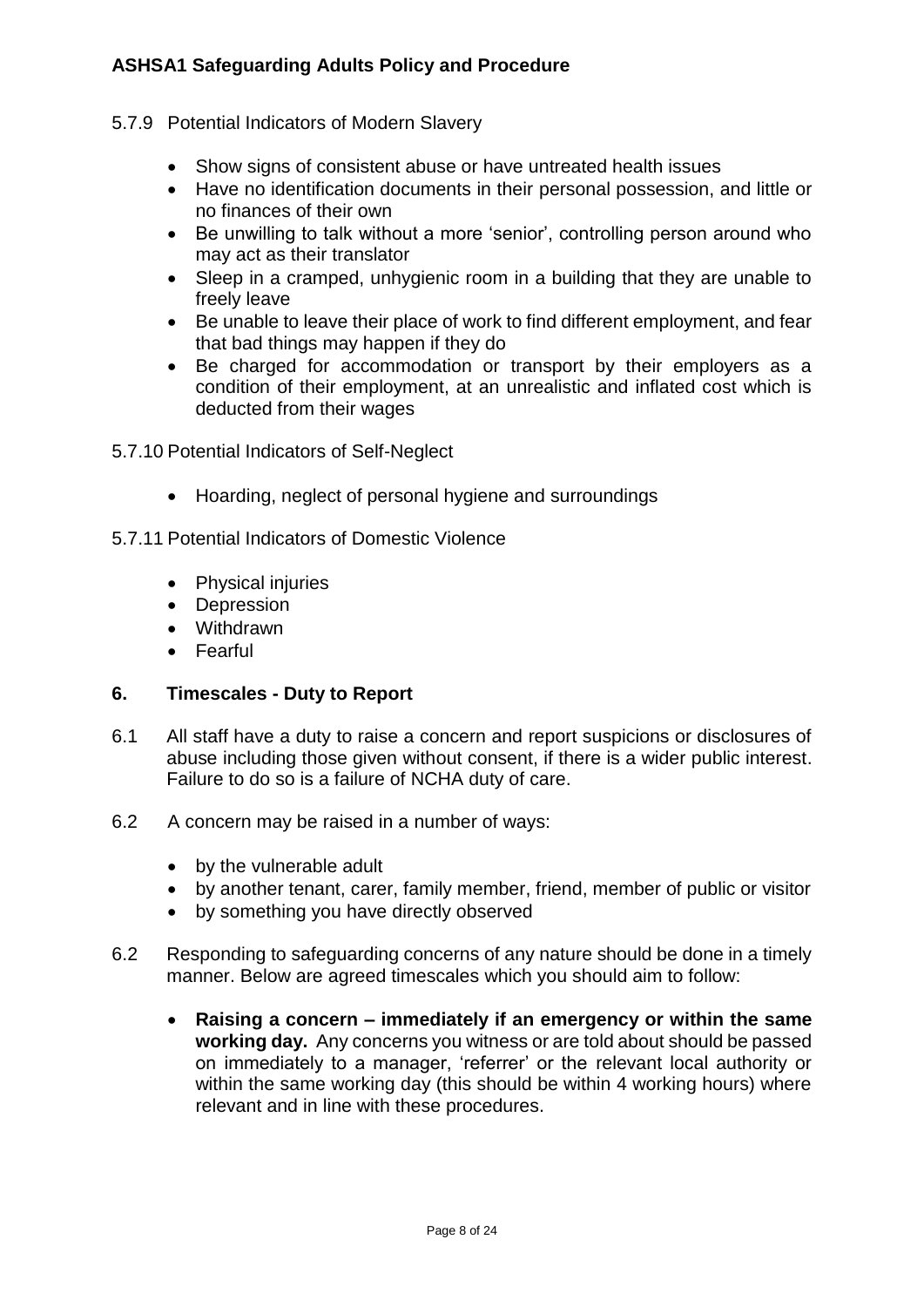- **Referring to the local authority – one working day.** You should aim to refer to the relevant local authority WITHIN one working day.
- **Local authority response -The local authority will aim to complete any required work WITHIN eight weeks.** The local authority will provide feedback to the referrer on the outcome of the referral. Make contact with the relevant local authority if you do not receive a response from them.

# **7. Procedures for Alerter or Person Raising a Concern**

- 7.1 Take any allegation or concerns seriously, however insignificant they may seem.
- 7.2 Ensure the immediate safety/welfare of the alleged victim and others in the vicinity; including consideration of urgent medical attention. Ensure any examining doctor is made aware of suspicions of abuse
- 7.3 Report allegations or concerns **urgently** and **immediately** to the Estate Officer or ASB Officer for the address. This Officer then becomes the **'Referrer'**. If you do not know who this is report directly to your own Line Manager who will provide you with the contact details.
- 7.4 Alerter must make an accurate record including:
	- Date, time and place of the incident;
	- Exactly what the vulnerable adult said, using their own words (their account)
	- Appearance and behaviour of the vulnerable adult;
	- Any injuries observed;
	- Name and signature of the person making the record;
	- If you witnessed an incident, write down exactly what you saw
- 7.5 Log information on the Safeguarding option on Contact Management –if you have access. This is optional for site based staff.
- 7.6 The referrer, Estate Officer, will carry out an interview with you to check and complete details of the incident/report.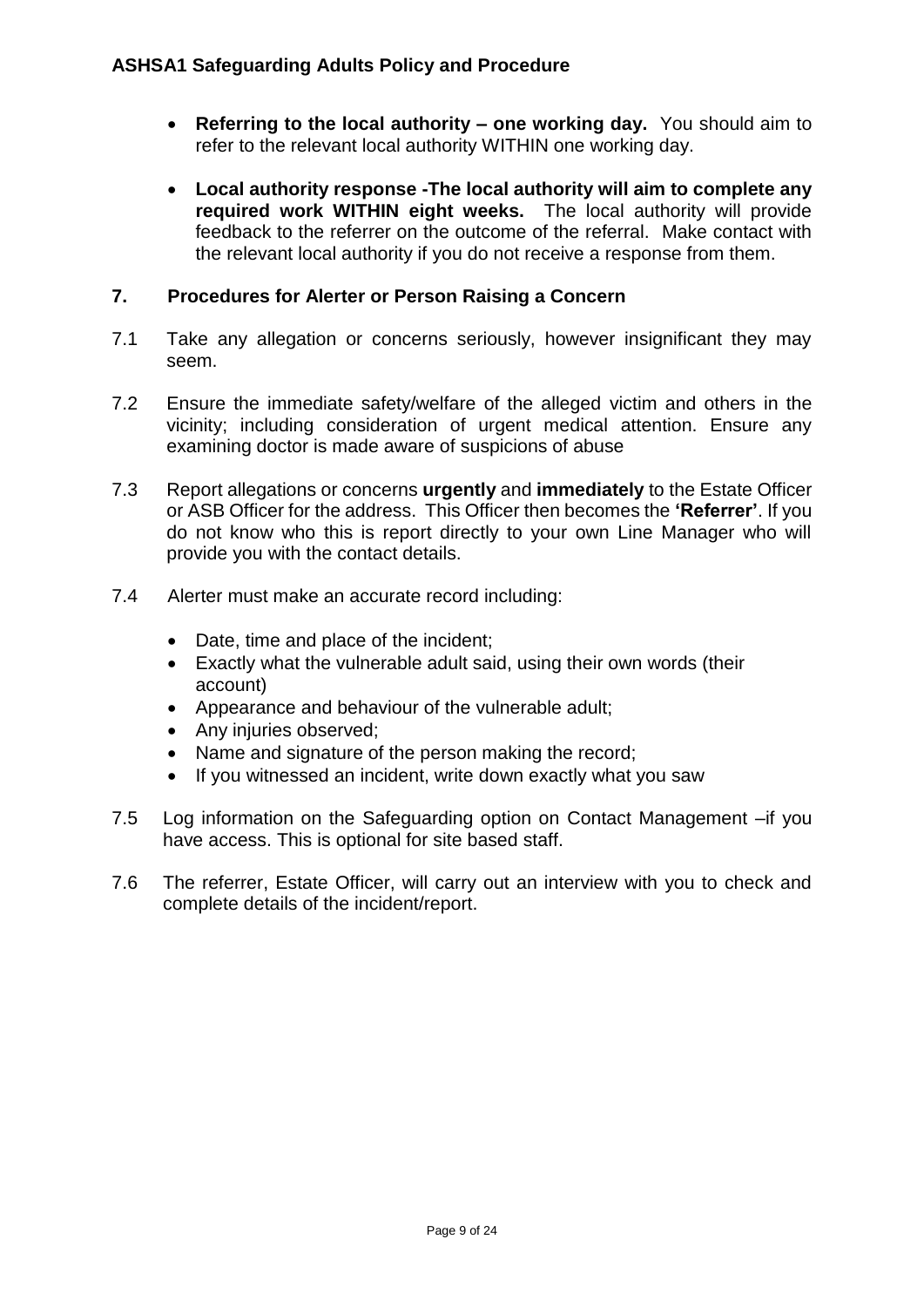# **THE FLOW CHART BELOW IS AN OVERVIEW OF THE PROCESS**

### **Role of the Alerter**

### **Flow Chart of Action – Alerter or Person raising a concern**

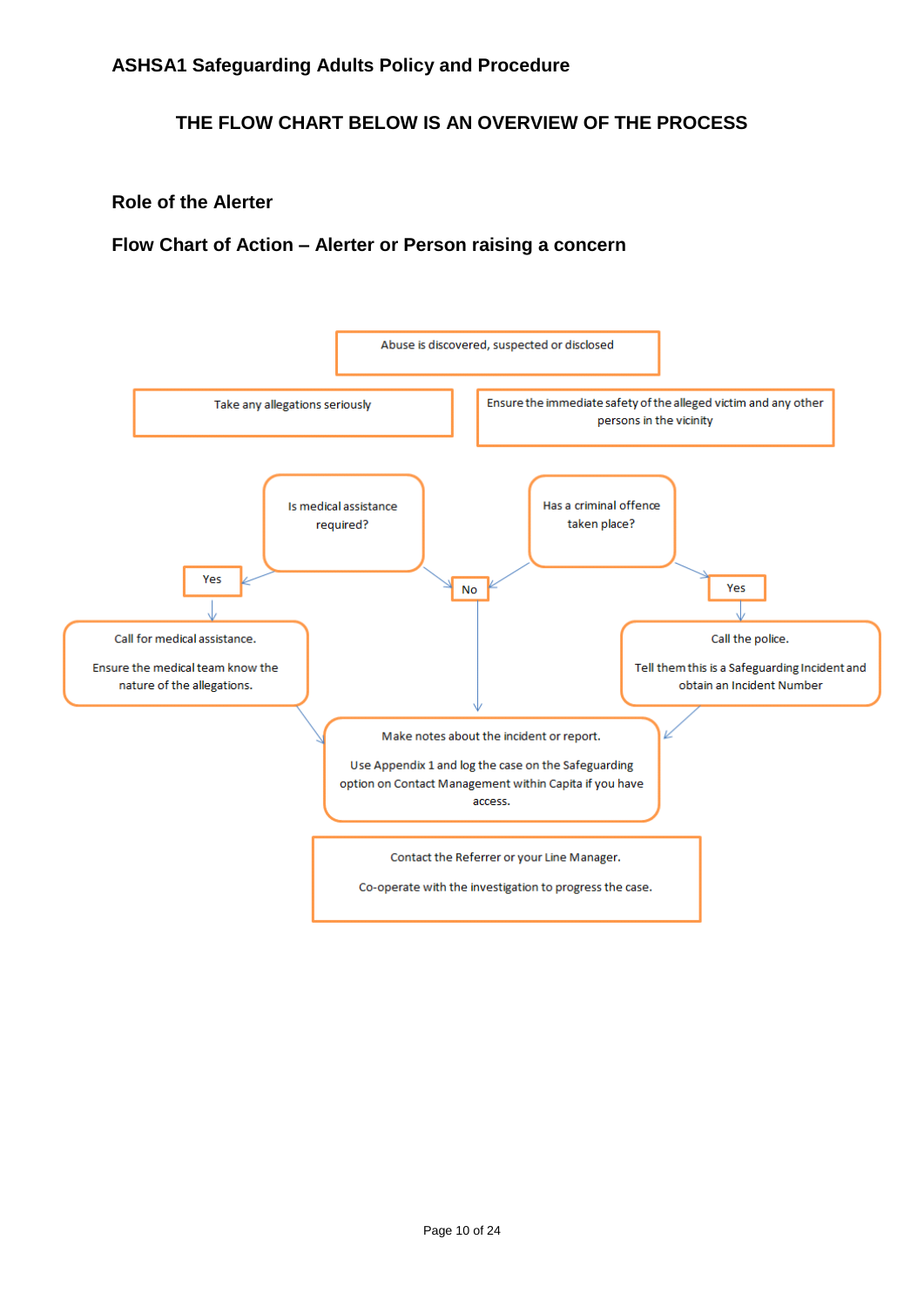### **8. Procedures for Referrer**

- 8.1 On receiving information from the Alerter or Person Raising a Concern, the Referrer must:
- 8.1.1 Consider the immediate health/welfare needs of alleged victim
- 8.1.2 Consider whether an immediate referral to the police is required
- 8.1.3 Gather Information:
	- Interview Alerter and record on Appendix 1 if this has not already been completed
	- Check records and data for any further information
	- Check incident reports for any previous similar incidents
	- Clarify the facts stated by the alerter
- 8.1.4 Decide whether it is a Safeguarding Adults incident.
- 8.1.5 Refer to Thresholds & Guidance for making a referral [Thresholds & Pathways Guidance.](file://///sherwood/sdrives$/Housing/Estates/ASB/Thresholds%20&%20Pathways%20Guidance.pdf)
- 8.1.6 Discuss the incident with your Line Manager and/or the HWCS Duty Manager at this point.
- 8.1.7 In cases of financial abuse only it is important to consider the Mental Capacity Act 2005. This states that individuals are assumed to have capacity unless an assessment has deemed them not to have capacity. The HWCS Duty Managers have relevant training and can advise on this issue.
- 8.1.6 Where possible the Referrer should attempt to gain the consent of the vulnerable adult to make a safeguarding referral. However a referral can and should be made even when consent has not been gained, if there is an overriding public interest or if attempting to gain consent would put the vulnerable adult at risk.
- 8.2 Complete Case Logging on the Safeguarding facility on Contact Management/CAPITA
- 8.3 Referring the suspected abuse
- 8.3.1 All cases of suspected abuse are referred to Adult Social Care Departments, who will allocate a Safeguarding Manager to coordinate the necessary action.

#### **9. Action**

9.1 Complete the Referral Proforma (Appendix 2) and keep for your records. Phone the appropriate council department See Appendix 3 for contact details of Councils and MASH (Multi Agency Safeguarding Hub).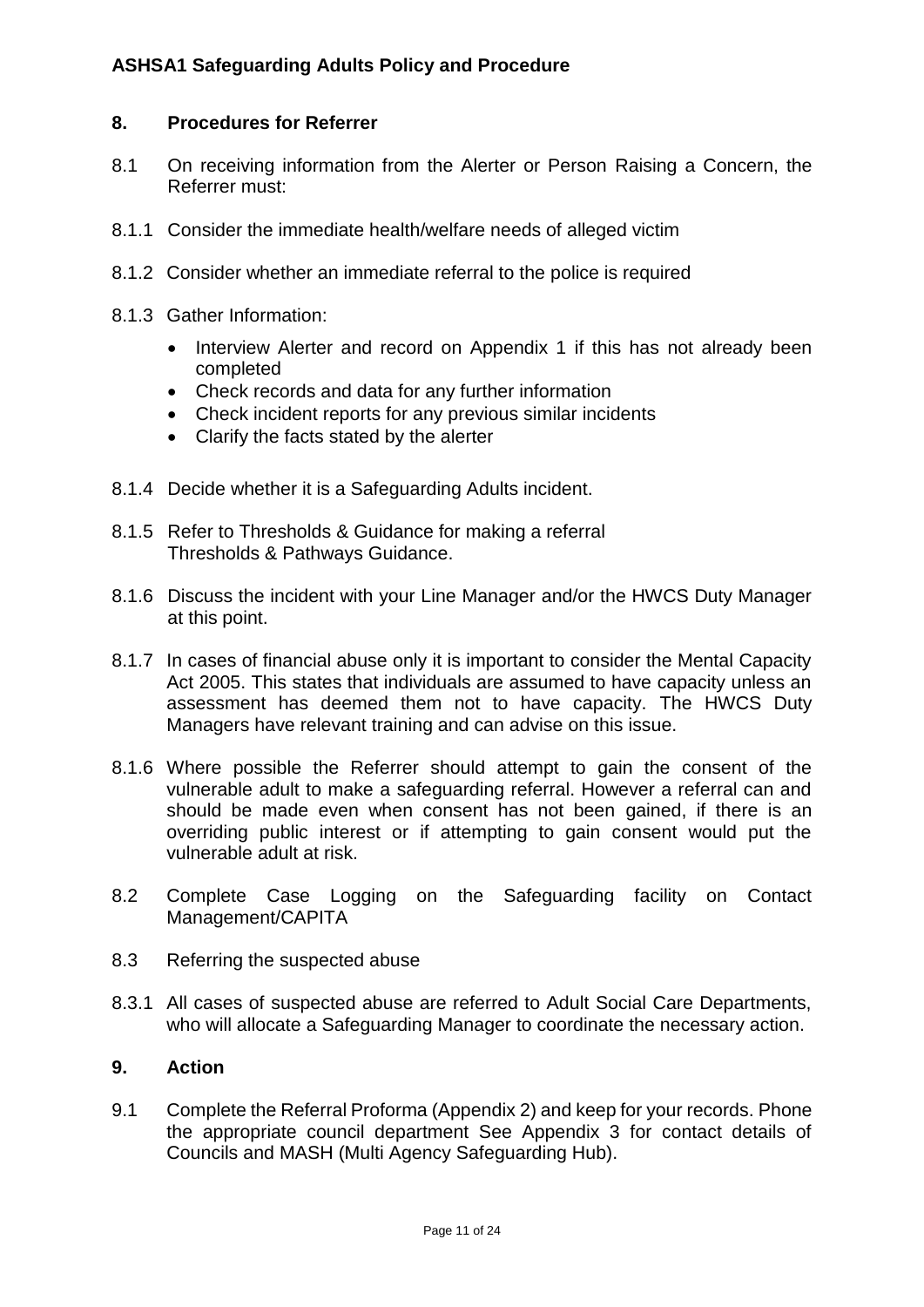- 9.2 You should be provided with a Safeguarding Adults Reference Number but probably not the name of the Safeguarding Manager straight away.
- 9.3 If the allegation is of a criminal nature (the Police should tell you who to send the Referral Proforma to, once the allegation has been reported)
- 9.4 Cooperate with the investigation fully irrespective of the agency carrying out the investigation and record important information to the Contact Management Safeguarding system.

### **10. Access Support**

- 10.1 Staff who act as Referrers and Alerters can, at any stage contact a more senior member of management, Personnel, or Simply Health Services, for further support.
- 10.2 Ensure Confidentiality is maintained.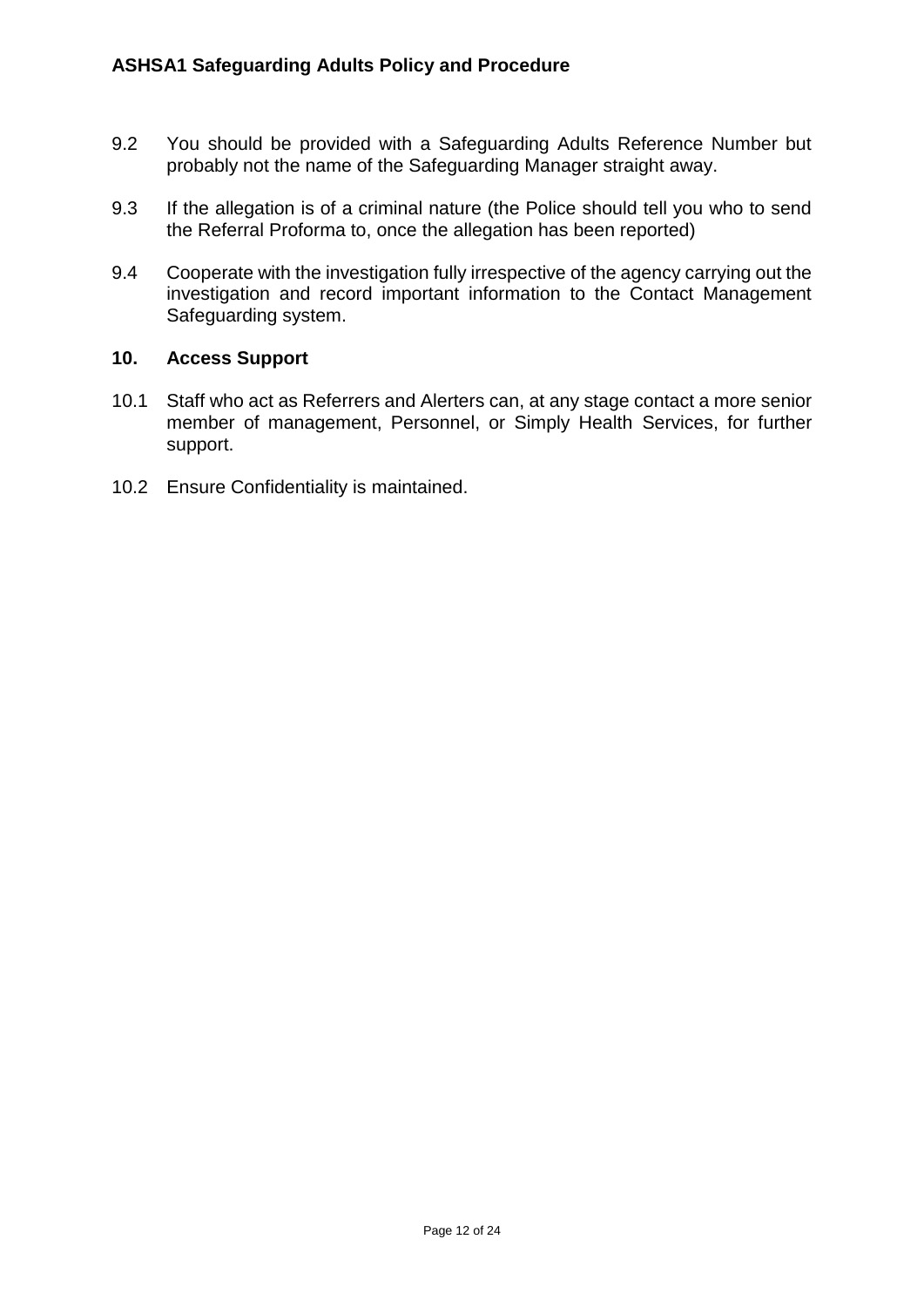# **THE FLOW CHART BELOW IS AN OVERVIEW OF THE PROCESS**

### **Role of the Referrer**

### **Flow Chart of Action – Referrer**

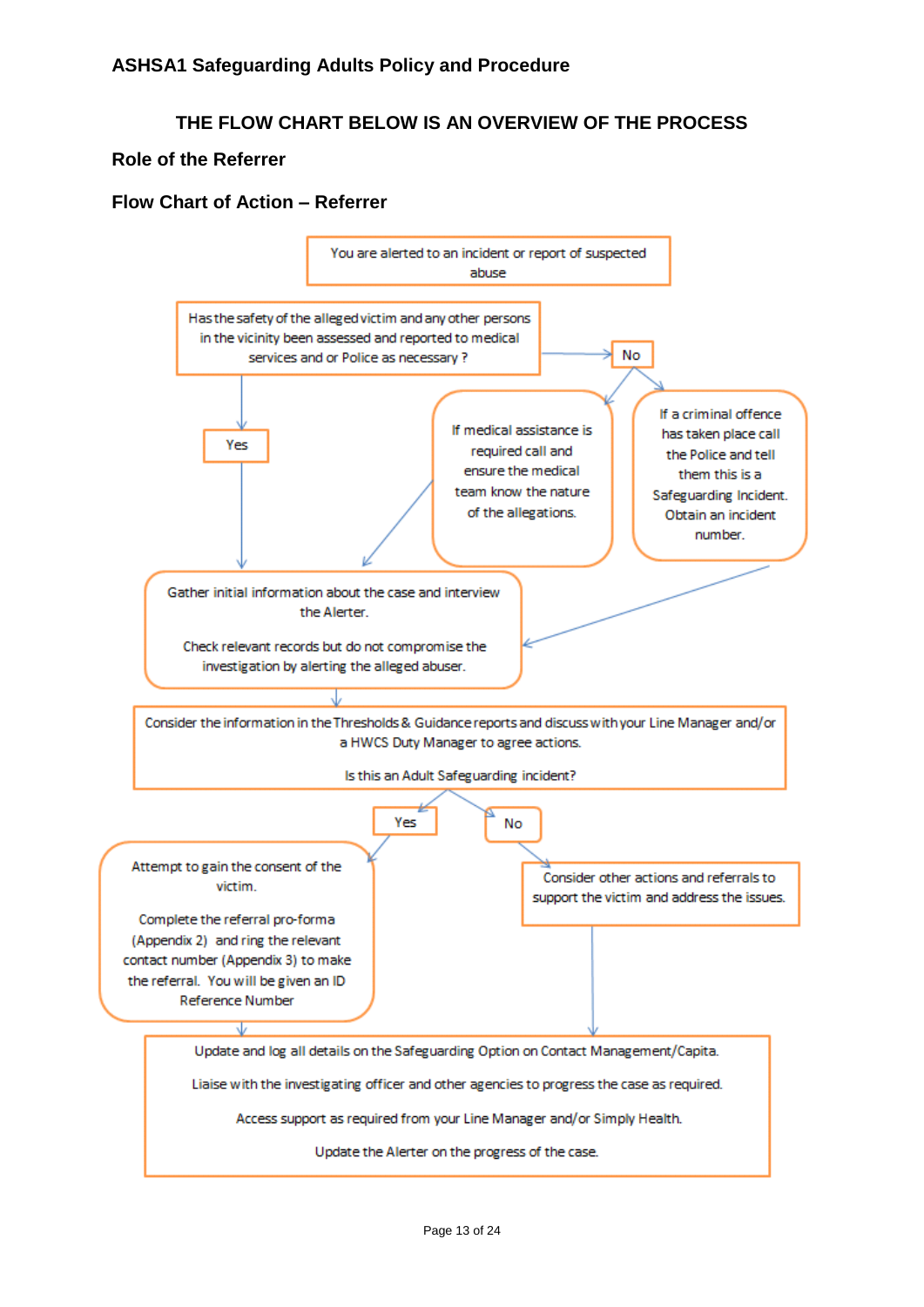### **11. Local authority response**

- 11.1 Once the relevant local authority receives the safeguarding referral they will follow their own local procedures to determine the most proportionate response.
- 11.2 Each authority's relevant procedures are available on their safeguarding adult's website.
- 11.3 Each local authority's procedures will include details of how they will coordinate a response to the referral, which may include some or all of the following:
	- **Strategy meeting/discussion.** The local authority may convene and chair a multi-agency meeting/discussion to assess the risk and identify actions as part of the safeguarding assessment. The strategy meeting/discussion will consider the desired outcomes that the vulnerable adult wants to see at this point in the process. Actions agreed at the strategy meeting/discussion will focus on these outcomes, considering if and how they can be achieved.
	- **Handbooks/Guidance.** Most local authorities have a number of helpful documents on their websites providing advice including for alerter/Person Raising a Concern and referrers. These will be updated at various times but no notification of changes will be made to providers. These documents will, therefore, not be kept as a hard copy and staff that need the advice and guidance must download the appropriate documents when necessary.

### **12. Case Closure**

- 12.1 The Actions and Outcomes agreed at the Strategy meeting will be recorded on the Safeguarding Contact Management system and when complete the case will be passed to the Head of Affordable and Social Housing for review.
- 12.2 Only when the Head of Affordable and Social Housing is satisfied that all the Actions have been completed and the Outcomes achieved will the case be closed.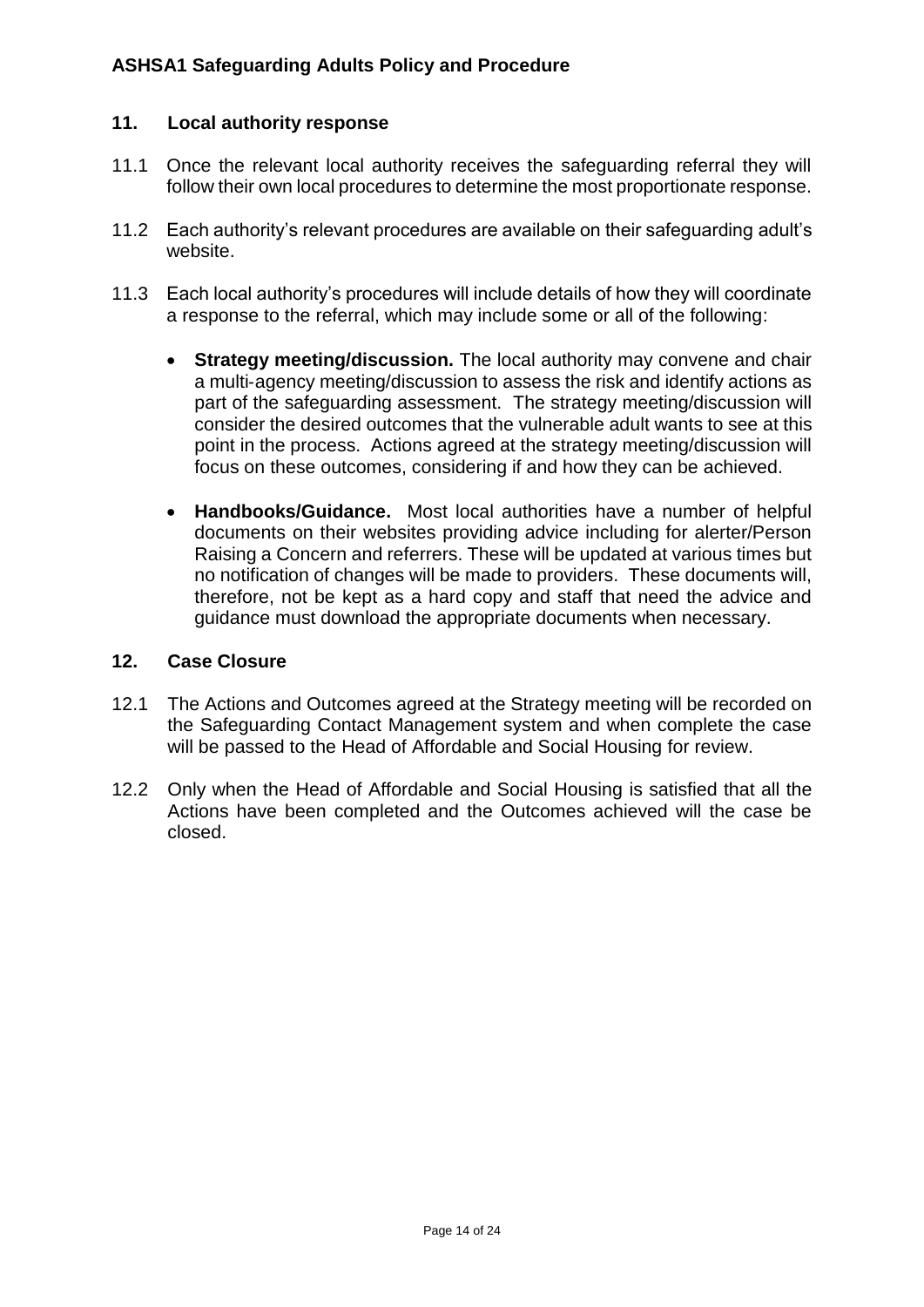# **APPENDIX 1**

**Alerter initial report to Referrer**

# **Details of Vulnerable Adult**

| Name                          | Date of Birth    |
|-------------------------------|------------------|
| Address                       | Gender<br>M<br>F |
| Date of referral:             |                  |
| <b>Statement:</b>             |                  |
| Date and time of<br>Incident: |                  |

Brief description of the allegation / abuse:

If relevant include exactly what the vulnerable adult said (using their own words); their appearance and behaviour; any injuries observed and an account of exactly what you saw.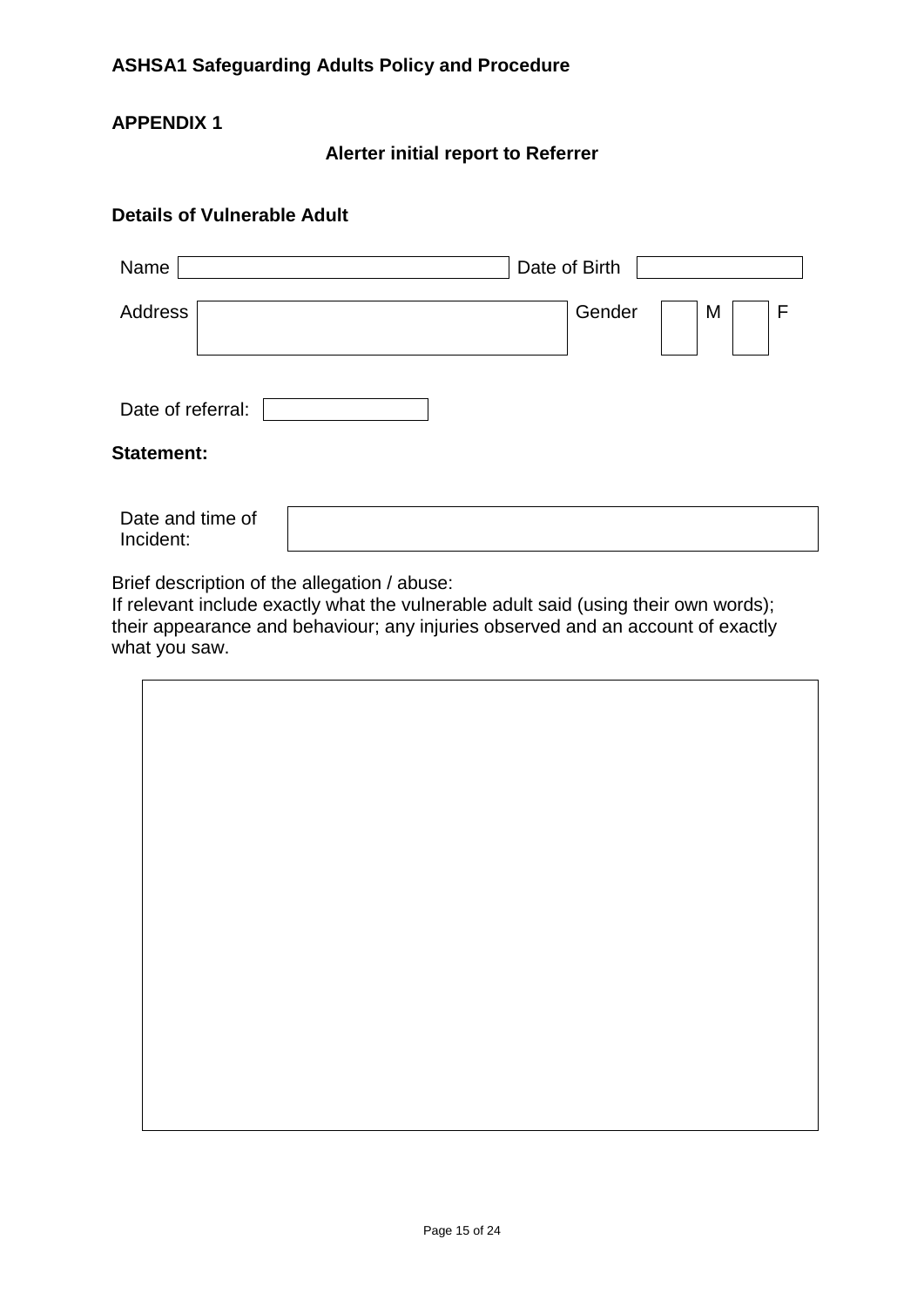# **Details about the alleged perpetrator (if known)**

| Name    | Telephone                         |
|---------|-----------------------------------|
| Address |                                   |
|         |                                   |
|         | <b>Details of the Alerter</b>     |
| Name    | Telephone                         |
| email   |                                   |
|         | Role: (i.e.NCHA staff/contractor) |
|         |                                   |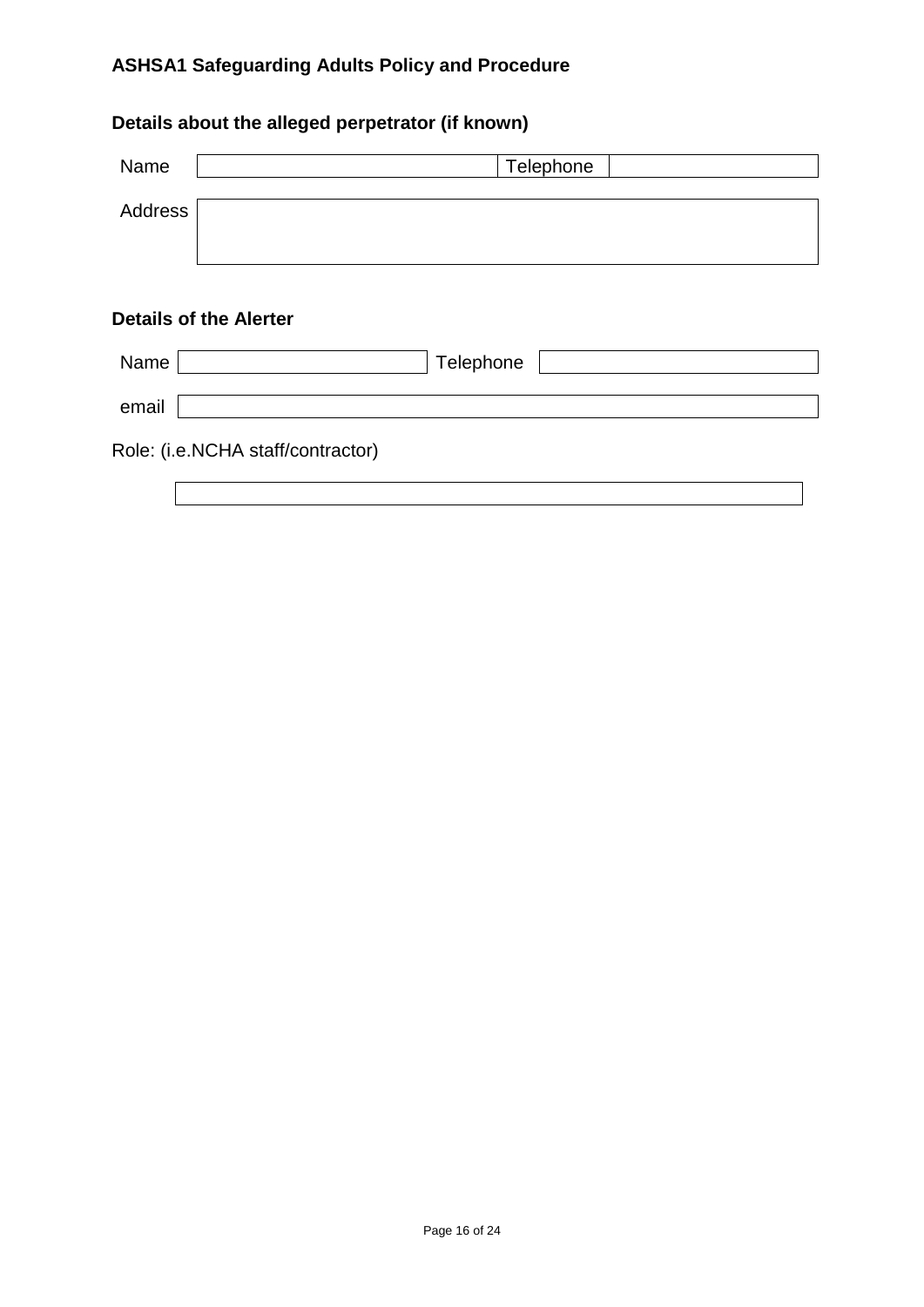# **APPENDIX 2**

# **Referral Proforma**

This proforma is to assist you in gathering all of the relevant details prior to making a referral to Safeguarding Team. You do not need to send it anywhere however you may find it useful to complete a copy for your records and for ease when referring.

# **Details of Vulnerable Adult**

| Name                         |                                                                                                                     | Date of Birth                  |                                 |
|------------------------------|---------------------------------------------------------------------------------------------------------------------|--------------------------------|---------------------------------|
| Case number                  |                                                                                                                     | Gender                         | F<br>M                          |
| Date of Referral             |                                                                                                                     |                                |                                 |
| referral.                    | Safeguarding adults reference number is<br>You will need to ask for this reference number when you telephone in the |                                |                                 |
|                              | Has a referral been made about this vulnerable adult before?                                                        |                                | N<br>Y                          |
|                              | Has a referral been made about this service/provider before?                                                        |                                | N<br>Y                          |
|                              | Has a referral been made about the alleged perpetrator before?                                                      |                                | N<br>Y                          |
| <b>Alleged victim Origin</b> |                                                                                                                     |                                |                                 |
| <b>Black African</b>         | <b>Black Caribbean</b>                                                                                              | Mixed White and Asian          |                                 |
| Bangladeshi                  | Chinese                                                                                                             |                                | Mixed White and Black African   |
| Indian                       | Pakistani                                                                                                           |                                | Mixed White and Black Caribbean |
| <b>White British</b>         | White Irish                                                                                                         | <b>Mixed White and Chinese</b> |                                 |
| <b>Other Asian</b>           | <b>Other Black</b>                                                                                                  | Other Mixed background         |                                 |
| <b>Other White</b>           | Other Ethnic group                                                                                                  |                                |                                 |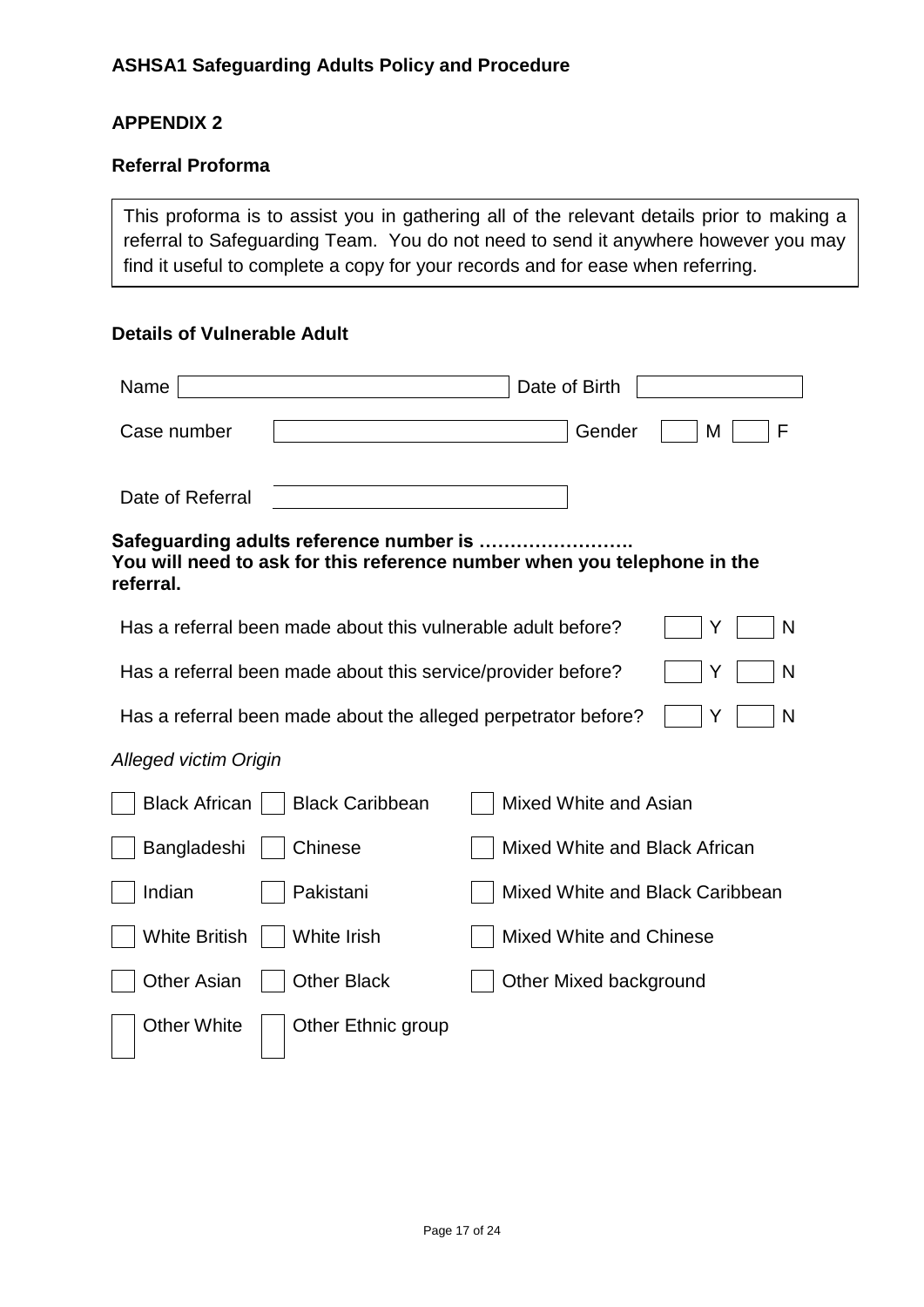| <b>Vulnerable Adults Client Group</b>                      |                                |                           |                            |                                      |
|------------------------------------------------------------|--------------------------------|---------------------------|----------------------------|--------------------------------------|
| Over <sub>65s</sub>                                        |                                |                           | <b>Learning Disability</b> | <b>Physical Disability</b>           |
| <b>Mental ill Health Issues</b>                            |                                |                           | <b>Substance Misuse</b>    | Deaf                                 |
| <b>Blind</b>                                               |                                | HIV/Aids                  |                            | Carer                                |
| Is the Vulnerable Adult known to other agencies?           |                                |                           |                            |                                      |
| Yes                                                        | If yes please provide details: |                           |                            |                                      |
| No                                                         |                                |                           |                            |                                      |
| Is the Vulnerable Adult from another District / Authority? |                                |                           |                            |                                      |
| Yes                                                        | If yes please provide details: |                           |                            |                                      |
| No                                                         |                                |                           |                            |                                      |
| Details about the Allegation of Abuse                      |                                |                           |                            |                                      |
| <b>Source of Alert</b>                                     |                                |                           |                            |                                      |
| Partner                                                    |                                | <b>Main Family Carer</b>  |                            | <b>Other Family Member</b>           |
| <b>Paid Carer</b>                                          |                                | <b>Other Service User</b> |                            | <b>Vulnerable Adult themselves</b>   |
| Friend                                                     | <b>Formal Advocate</b>         |                           |                            | Acute Hospital (including A&E)       |
| GP                                                         | <b>Service Provider</b>        |                           |                            | Independent Healthcare Provider      |
| Volunteer                                                  | <b>General Hospital</b>        |                           |                            | <b>Healthcare Commission</b>         |
| Police                                                     | <b>Social Services</b>         |                           |                            | <b>Specialist/Community Hospital</b> |
| Other PCT                                                  | Neighbour                      |                           |                            | <b>Alleged Perpetrator</b>           |
| Complaints                                                 | Prison/Probation               |                           |                            | <b>Domestic Violence Unit</b>        |
| CQC                                                        |                                | <b>Voluntary Agency</b>   |                            | <b>Counsellor/Therapist</b>          |
| Anonymous                                                  |                                | Member of Public          |                            | Other (please specify):              |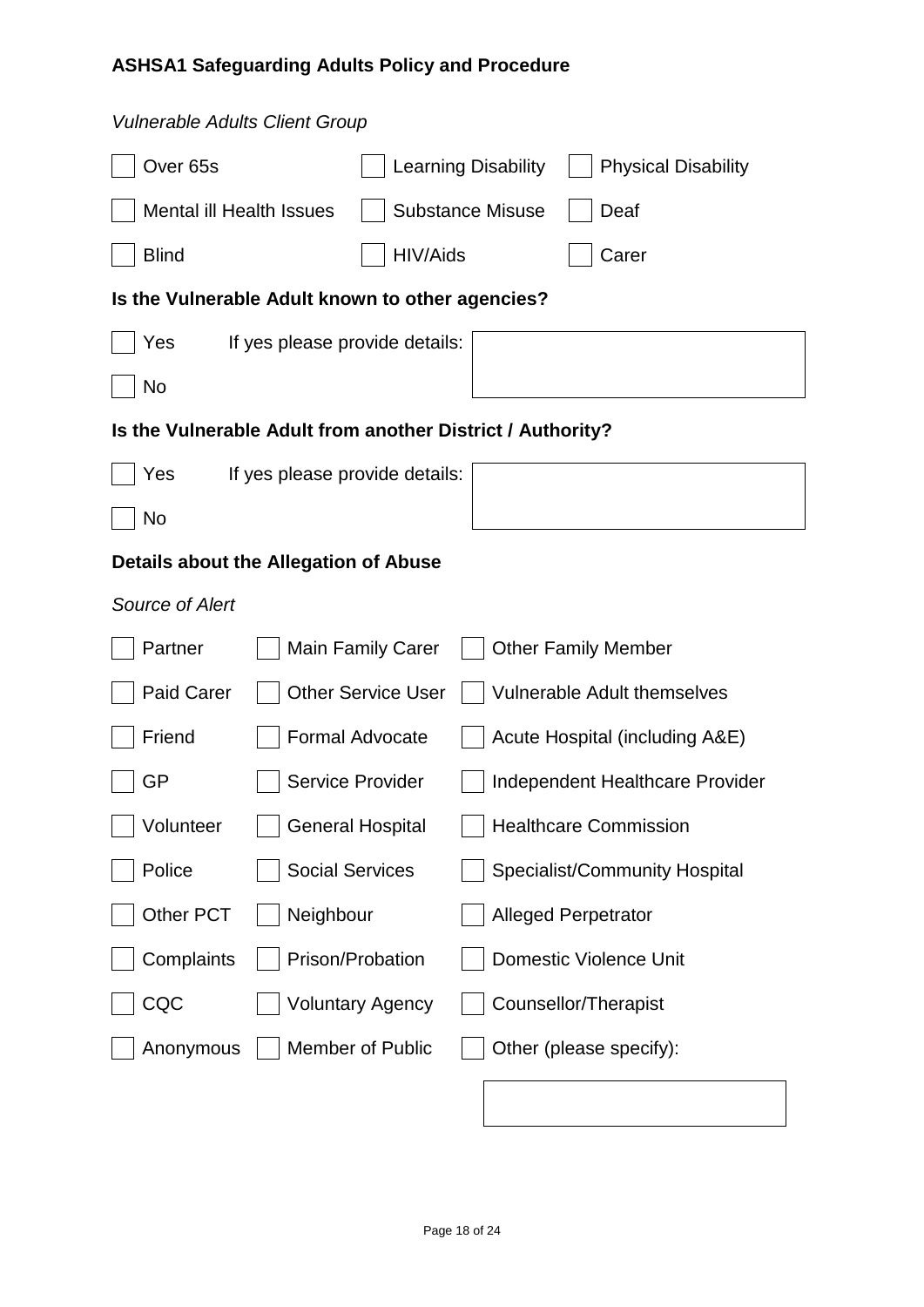# *Location of Abuse*

| <b>Residential Home</b>              | Independent Healthcare                 |
|--------------------------------------|----------------------------------------|
|                                      |                                        |
| <b>General Hospital</b>              | <b>Sheltered Accommodation</b>         |
|                                      |                                        |
| <b>Nursing Care Home</b>             | Supported Accommodation                |
|                                      |                                        |
| <b>Acute Hospital</b>                | Day Centre/Service                     |
|                                      |                                        |
| <b>Public Place</b>                  | <b>College/Adult Education/Work</b>    |
| Vulnerable Adults' Own Home          | <b>Vulnerable Adults' Parents Home</b> |
|                                      |                                        |
| Vulnerable Adults' Relatives Home    | Alleged Perpetrators' Home             |
|                                      |                                        |
| <b>Specialist/Community Hospital</b> | <b>Adult Placement Scheme</b>          |
|                                      |                                        |
|                                      | Other (please specify):                |
|                                      |                                        |
|                                      |                                        |
|                                      |                                        |

| <b>Type of Abuse</b>                               |               |                              |
|----------------------------------------------------|---------------|------------------------------|
| Discriminatory                                     | Psychological | Sexual                       |
| Financial                                          | Physical      | Neglect and Acts of Omission |
|                                                    |               |                              |
| Date and time of<br>Incident:                      |               |                              |
|                                                    |               |                              |
| Brief description of<br>the allegation /<br>abuse: |               |                              |
|                                                    |               |                              |
|                                                    |               |                              |
|                                                    |               |                              |
|                                                    |               |                              |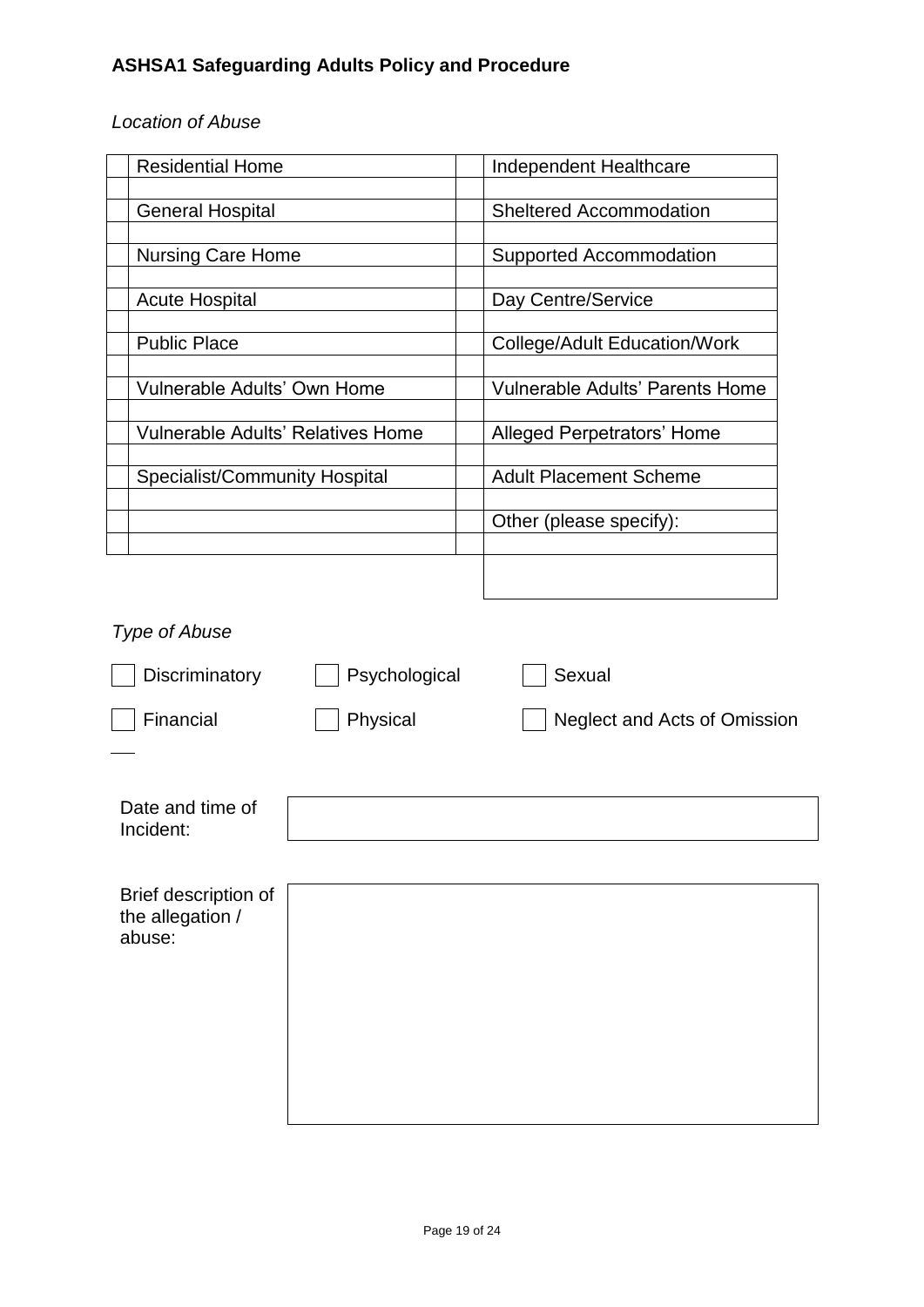| Name                                                                                          |           |                          | Telephone |                                                       |       |       |
|-----------------------------------------------------------------------------------------------|-----------|--------------------------|-----------|-------------------------------------------------------|-------|-------|
| <b>Address</b>                                                                                |           |                          |           |                                                       |       |       |
| Age                                                                                           |           |                          |           |                                                       |       |       |
| 18-30<br>$-18$<br>Gender<br>F<br>M                                                            | $31 - 40$ | 41-50                    | 51-60     | 61-70                                                 | 71-80 | $80+$ |
| <b>Alleged Perpetrator</b>                                                                    |           |                          |           |                                                       |       |       |
| Partner                                                                                       |           | <b>Main Family Carer</b> |           | <b>Other Family Member</b>                            |       |       |
| Friend                                                                                        | Stranger  |                          |           | <b>Other Service User</b>                             |       |       |
| Neighbour                                                                                     | Unknown   |                          |           | Volunteer/Befriender                                  |       |       |
| Institution staff (residential home, domiciliary,<br>nursing home, prison, secure units etc.) |           |                          |           | Other Professional (Nurse,<br>GP, Social Worker etc.) |       |       |
| Actions against the alleged<br>perpetrator (suspension<br>$etc.$ ):                           |           |                          |           |                                                       |       |       |
| <b>Details of the Referrer</b>                                                                |           |                          |           |                                                       |       |       |

# **Details about the alleged perpetrator**

| Name  | Telephone |
|-------|-----------|
| email |           |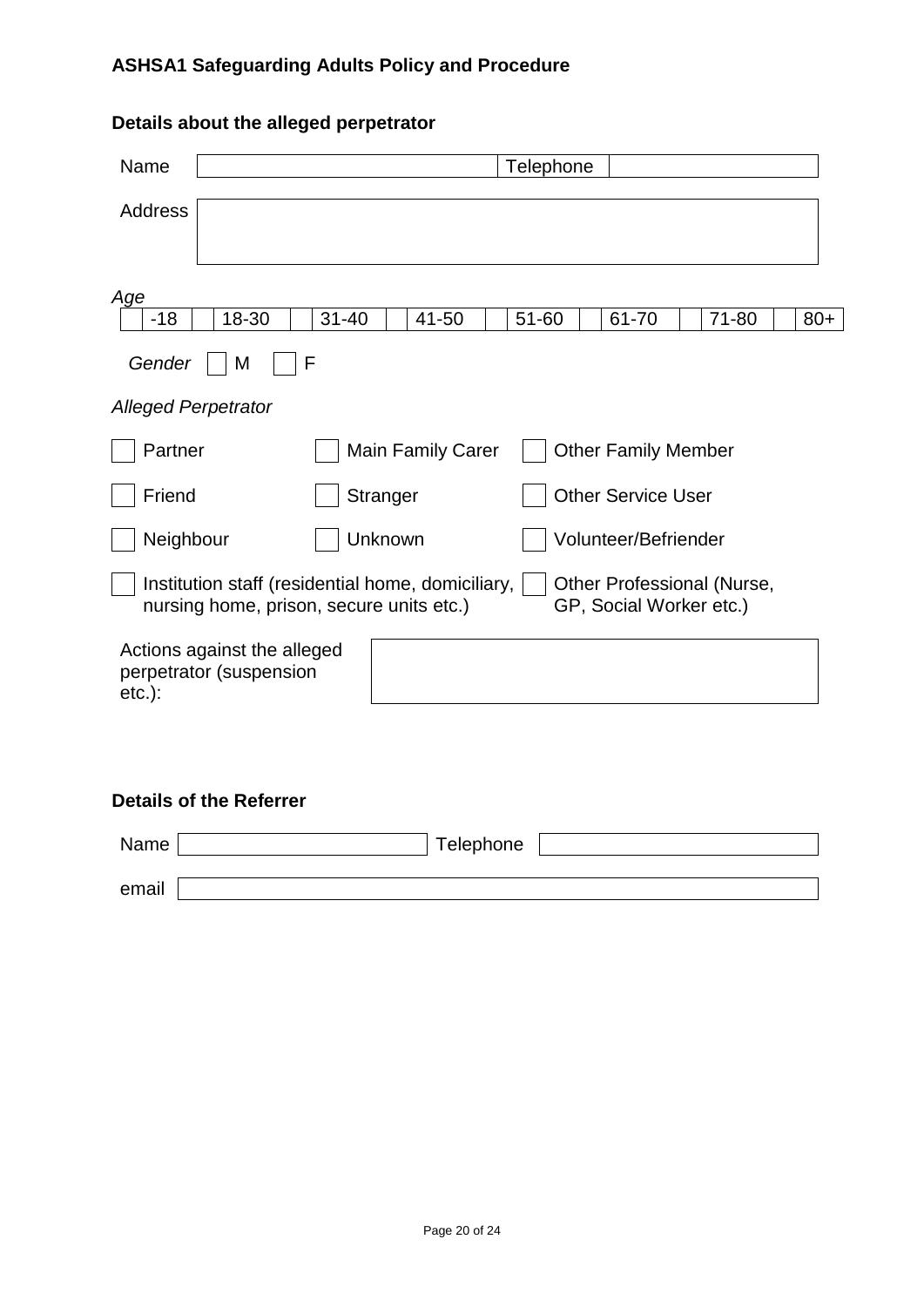# **APPENDIX 3**

### **Derbyshire County**

You should Call Derbyshire on 08456 058 058 or 01629 533190 if you suspect an adult at risk. The phone line is open 24 hours a day, 7 days a week. In an emergency, dial 999. Information will be treated as confidential.

For Derbyshire County referrals, the [Safeguarding Referral Form](http://www.derbysab.org.uk/downloads/Safeguarding-referral-form.doc) should be completed on line [https://www.saferderbyshire.gov.uk/contact-us/referral-forms/referral](https://www.saferderbyshire.gov.uk/contact-us/referral-forms/referral-forms.aspx)[forms.aspx](https://www.saferderbyshire.gov.uk/contact-us/referral-forms/referral-forms.aspx)

### **Derby City Council**

### **During office hours (Monday to Friday 9am to 5pm)**

Contact details to make a referral to Adults, Health and Housing, Derby City Council: Telephone - 01332 640777 Minicom - 01332 640666 Fax - 01332 643299 Secure Email Address - [SMGReceptionTeam@derby.gov.uk.cjsm.net](mailto:SMGReceptionTeam@derby.gov.uk.cjsm.net)

For other departments of Derby City Council or external agencies to make a referral to Adult Social Care, complete and submit the [Safeguarding Adults at Risk e-form.](https://secure.derby.gov.uk/forms/?formid=345)

#### **Outside office hours**

You can contact Careline (Derby's out of hours emergency social care service) on Careline on 01332 786968

### **Leicestershire & Rutland County**

#### **Contact Information**

Leicestershire & Rutland Safeguarding Adults Board

- Telephone: 0116 305 7130
- Email [SBBO@leics.gov.uk](mailto:SBBO@leics.gov.uk)
- Andy Hitchcock, Manager Safeguarding Adults and Children Board

Complete a safeguarding form online<http://lrsb.org.uk/>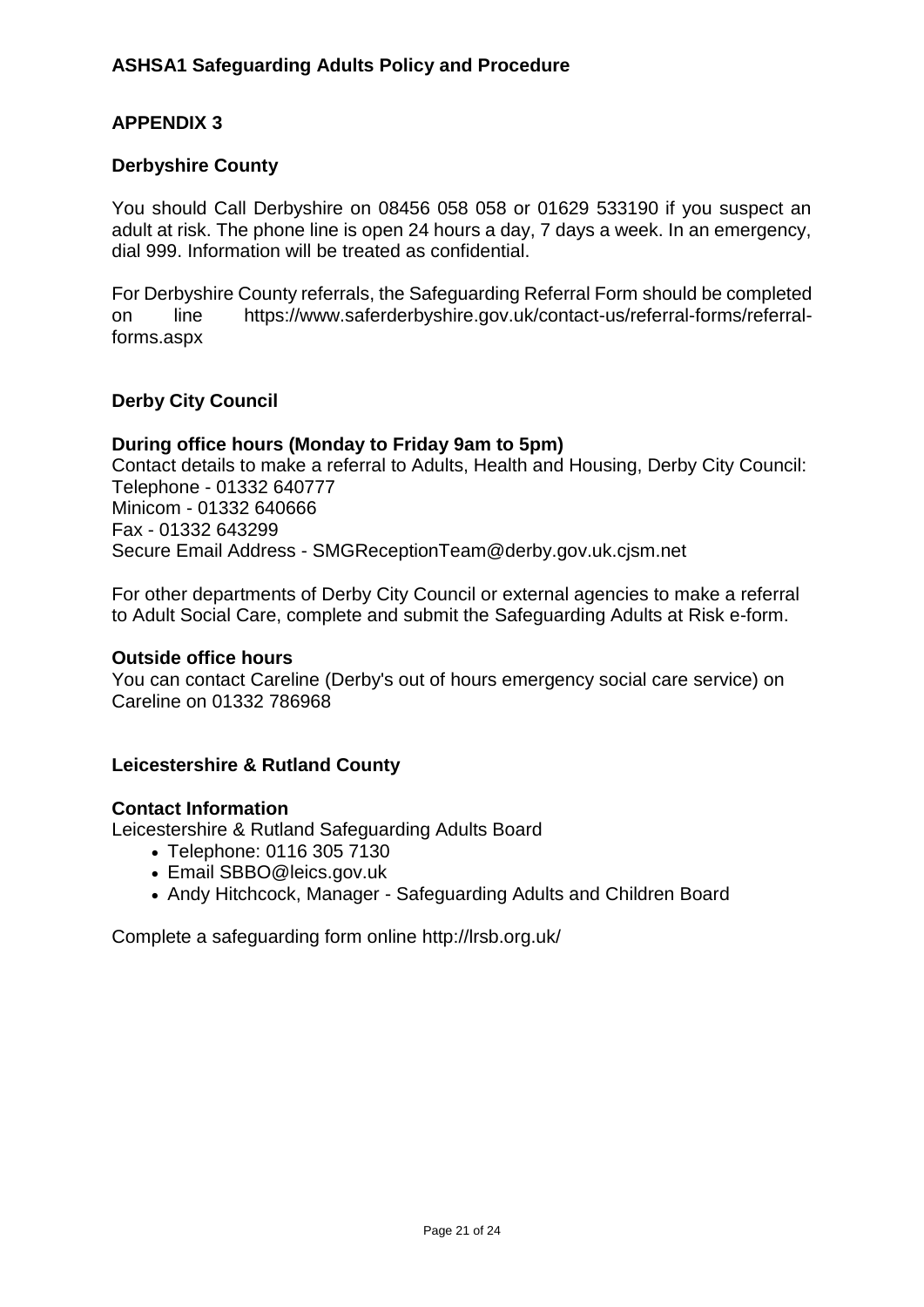# **Contact Points for Key Agencies in Leicestershire & Rutland**

### **Adult Social Care Teams:**

**Leicester City Council Social Care** 1 Grey Friars, Leicester LE1 5PH Tel: 0116 253 1191

**Leicestershire County Council Adult Social Care Services** County Hall, Glenfield, Leicester LE3 8RL Tel: 0116 232 3232

**North West Leicestershire Adult Social Care Services**

3 High Street, Coalville Leicestershire LE67 3EA Tel: 01530 275200

# **Blaby, Oadby & Wigston Adult Social Care Services**

Bassett Street, South Wigston LE18 4PE Tel: 0116 278 7111

### **Charnwood Adult Social Care Services**

Pennine House, Lemyngton Street, Loughborough LE11 1UH Tel: 01509 266641

### **Harborough Adult Social Care Services**

Brooklands, Northampton Road, Market Harborough LE16 9HN Tel: 01858 465331

## **Hinckley Adult Social Care Services**

27 Upper Bond Street, Hinckley LE10 1RH Tel: 01455 636964

## **Melton Adult Social Care Services**

County Buildings, Leicester Road Melton Mowbray LE13 0DA Tel: 01664 564698

### **Rutland County Council Adult Duty Team**

Catmose, Oakham, Rutland, LE15 6HP Tel: 01572 758341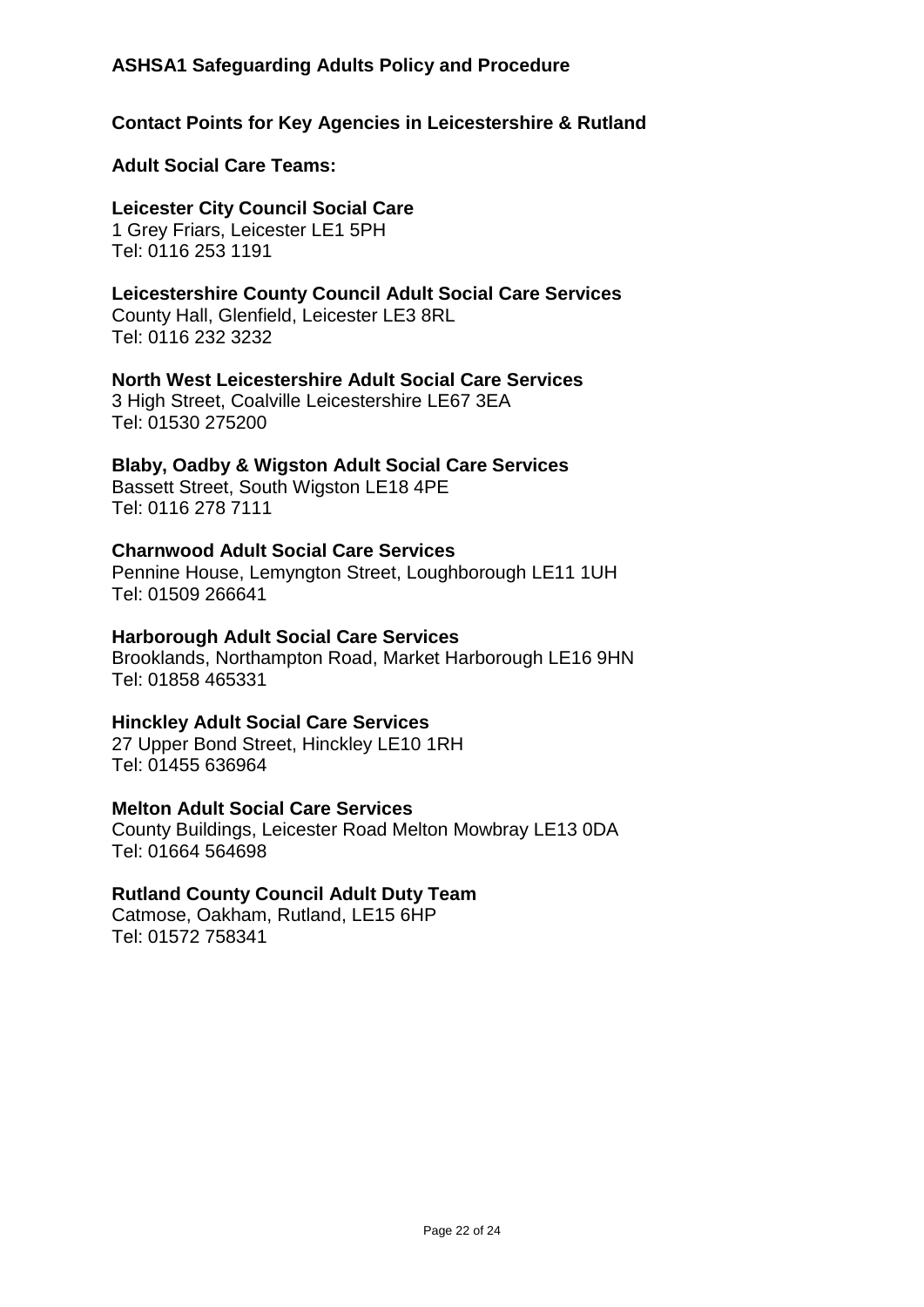# **Lincolnshire**

#### **Lincolnshire Safeguarding Adults Board is contacted via the Adult Social Care Team**

**Adult Social Care** Mon-Thur 8.45 - 5.15 / Fri 8.45 - 4.45 Orchard House Orchard Street Lincoln LN1 1BA Tel: 01522 782155 Fax: 01522 554006 Email: [CSC\\_SocialCare@lincolnshire.gov.uk](mailto:CSC_SocialCare@lincolnshire.gov.uk) **Social Care - Emergency Duty Team** Tel: 01522 782333

### **Safeguarding Partners**

[Boston Borough Council](http://www.boston.gov.uk/index.aspx?articleid=4002%20) [East Lindsey District Council](http://www.e-lindsey.gov.uk/contact-us) [Lincoln City Council](http://www.lincoln.gov.uk/living-in-lincoln/emergencies-and-public-safety/safeguarding-children-vulnerable-adults-and-domestic-abuse/) [Lincolnshire Care Association](http://www.carechoices.co.uk/lincolnshire-care-association-linca/) [Lincs Community Health Service](https://www.lincolnshirecommunityhealthservices.nhs.uk/Public/content/safeguarding-adults) [Lincolnshire County Council](http://www.lincolnshire.gov.uk/residents/adult-social-care/adult-safeguarding/) [Lincolnshire Police](http://www.lincs.police.uk/Advice/Community-Safety-Advice/Adult-Abuse-Safeguarding.html) [Lincolnshire Partnership NHS FT](http://www.lpft.nhs.uk/help-and-support/your-rights/safeguarding) [NHS England](http://www.england.nhs.uk/contact-us/) [North Kesteven District Council](http://www.n-kesteven.gov.uk/residents/housing/support-and-independence/elder-abuse-and-safeguarding/) [South Holland District Council](http://www.sholland.gov.uk/contact/) [South Kesteven District Council](http://www.southkesteven.gov.uk/index.aspx?articleid=5594) [United Lincs Health Trust](http://ulh.nhs.uk/about_us/contacting_us.asp) [West Lindsey District Council](http://www.west-lindsey.gov.uk/residents/children-education-and-family-support/safeguarding-children/safeguarding-children-young-people-and-vulnerable-adults/104742.article)

#### **Northamptonshire**

The Adult Care Team (ACT) must be informed. The referring agency should also complete the notification form.

The Adult Care Team**:**

The Adult Care Team Customer Service Centre John Dryden House **Northampton** NN4 7YD **Telephone:** 0845 124 4500 **Fax:** 01604 236828 **Email:** adultcare@northamptonshire.gov.uk Monday to Friday - 08:00am - 18:00pm